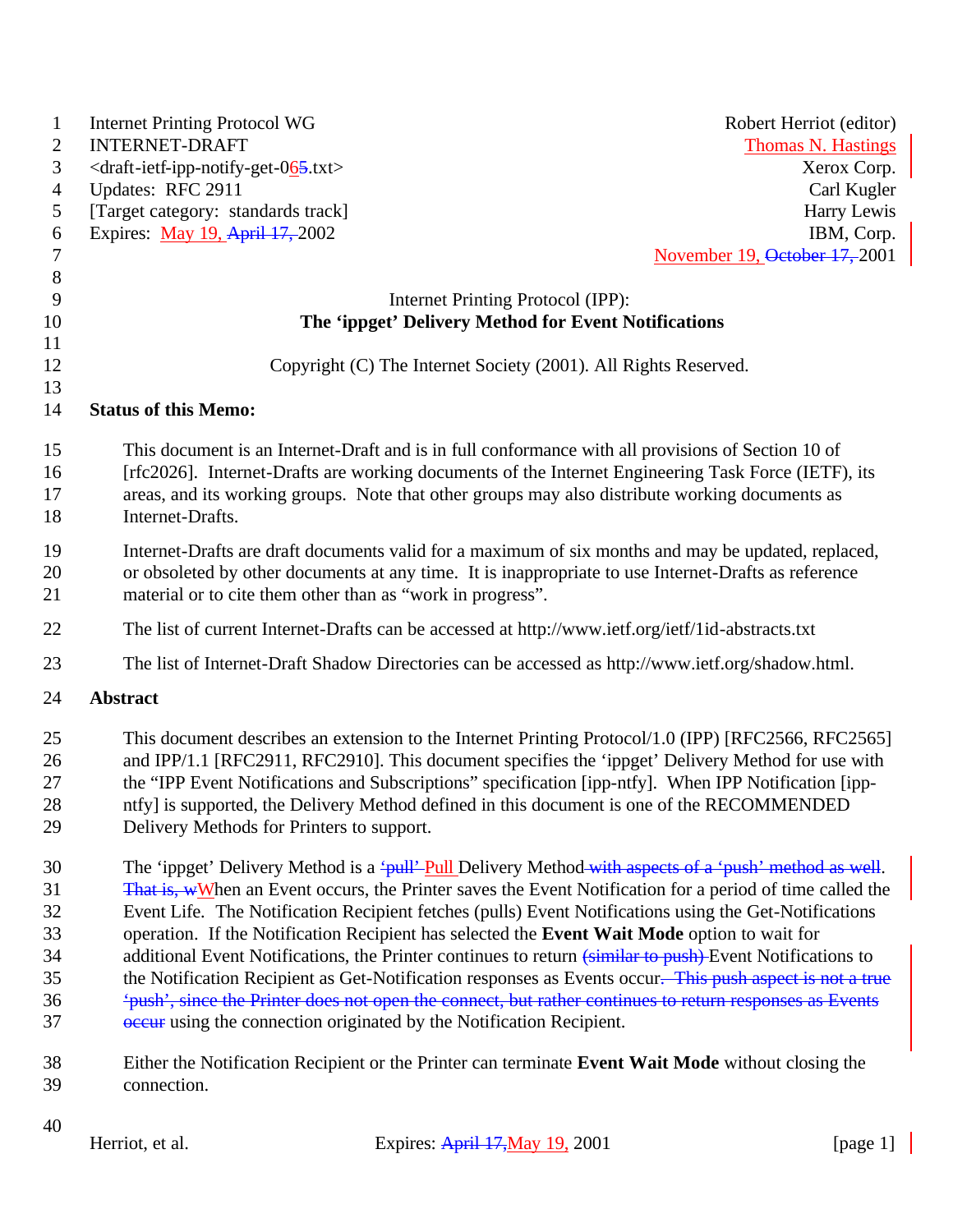| 40<br>41 | <b>Table of Contents</b>                                                             |  |
|----------|--------------------------------------------------------------------------------------|--|
| 42       |                                                                                      |  |
| 43       |                                                                                      |  |
| 44       |                                                                                      |  |
| 45       |                                                                                      |  |
| 46       |                                                                                      |  |
| 47       |                                                                                      |  |
| 48       |                                                                                      |  |
| 49       |                                                                                      |  |
| 50       |                                                                                      |  |
| 51       |                                                                                      |  |
| 52       |                                                                                      |  |
| 53       |                                                                                      |  |
| 54       |                                                                                      |  |
| 55       |                                                                                      |  |
| 56       |                                                                                      |  |
| 57       |                                                                                      |  |
| 58       |                                                                                      |  |
| 59       |                                                                                      |  |
| 60       |                                                                                      |  |
| 61       |                                                                                      |  |
| 62       |                                                                                      |  |
| 63       |                                                                                      |  |
| 64       |                                                                                      |  |
| 65       |                                                                                      |  |
| 66       |                                                                                      |  |
| 67       |                                                                                      |  |
| 68       |                                                                                      |  |
| 69       |                                                                                      |  |
| 70       |                                                                                      |  |
| 71       |                                                                                      |  |
| 72       | 13.1.1 Additional values for the "notify-pull-method-supported" Printer attribute 25 |  |

 $\overline{\phantom{a}}$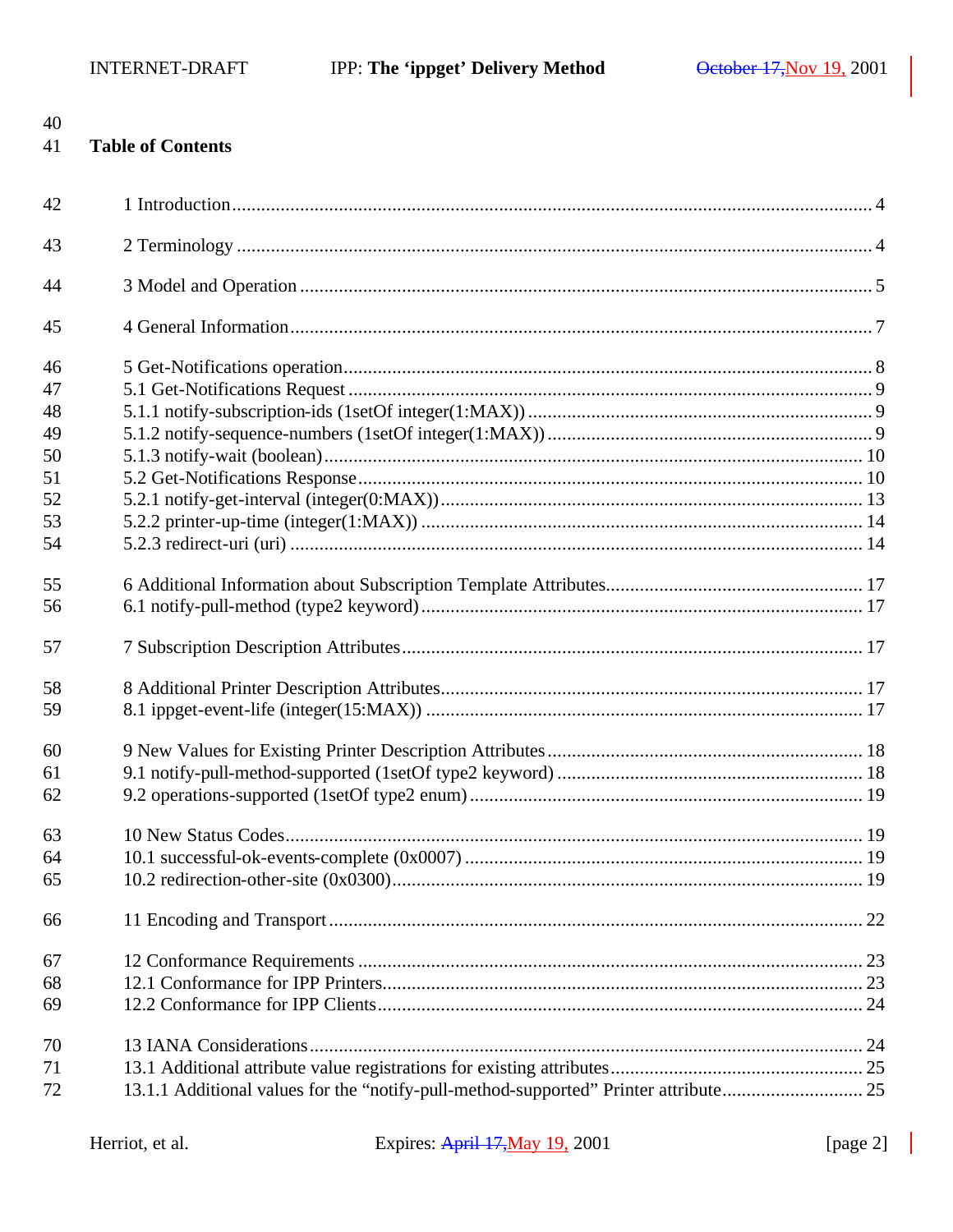| 73       |  |
|----------|--|
| 74       |  |
| 75       |  |
| 76       |  |
| 77       |  |
| 78       |  |
| 79       |  |
| 80       |  |
| 81       |  |
| 82<br>83 |  |

## **Table of Tables**

| 85 |                                                                                            |  |
|----|--------------------------------------------------------------------------------------------|--|
| 86 | Table 2 - Combinations of "notify-wait", "status-code", and "notify-get-interval"13        |  |
| 87 |                                                                                            |  |
| 88 | Table 4 – Additional Attributes in Event Notification Content for Job Events16             |  |
| 89 | Table 5 – Combinations of Events and Subscribed Events for "job-impressions-completed"  16 |  |
| 90 | Table 6 – Additional Attributes in Event Notification Content for Printer Events17         |  |
| 91 |                                                                                            |  |
| 92 |                                                                                            |  |
| 93 |                                                                                            |  |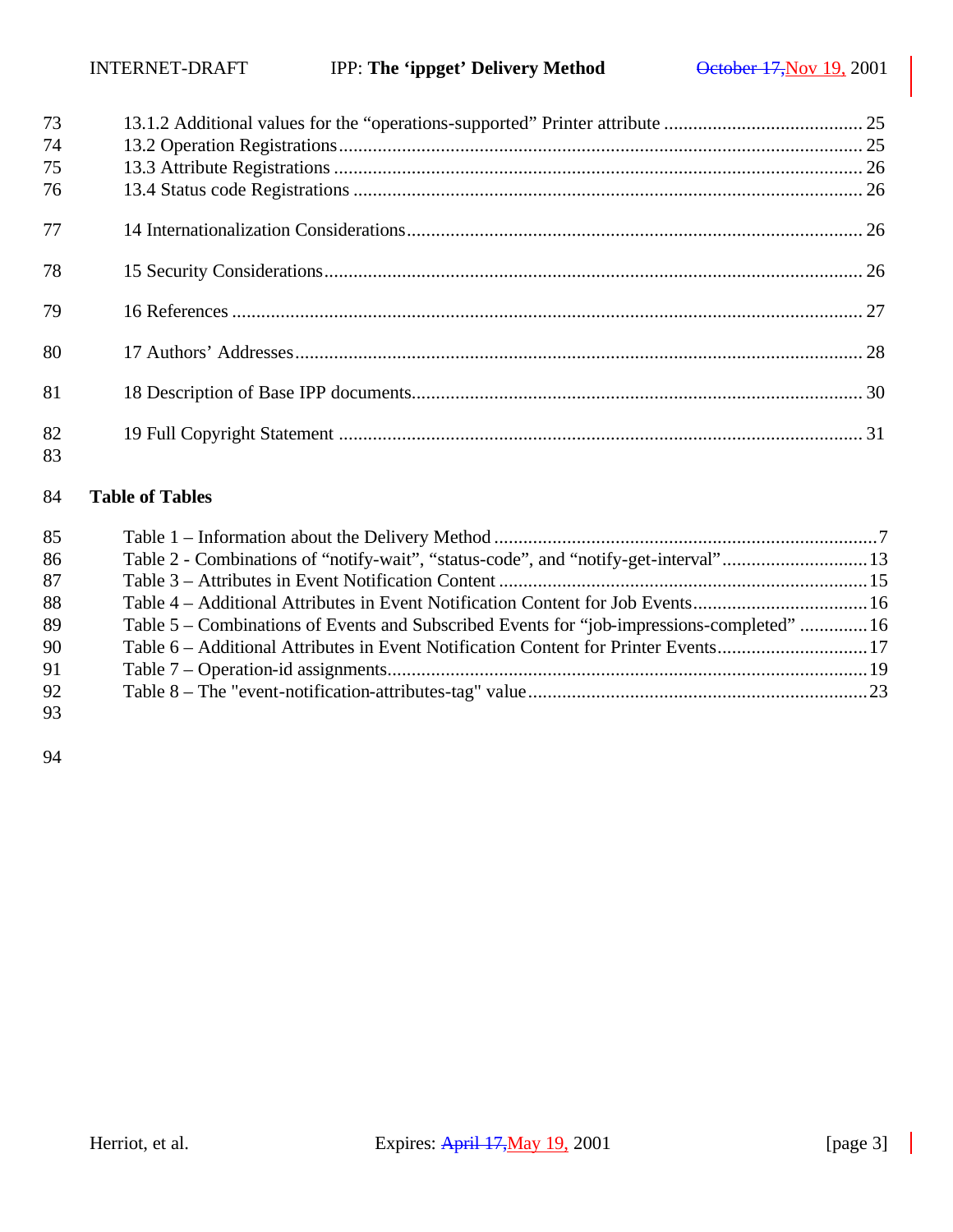## **1 Introduction**

 The "IPP Event Notifications and Subscriptions" document [ipp-ntfy] defines an OPTIONAL extension to Internet Printing Protocol/1.0 (IPP) [RFC2566, RFC2565] and IPP/1.1 [RFC2911, RFC2910]. For a description of the base IPP documents, see section 18. The [ipp-ntfy] extension defines operations that a client can perform in order to create Subscription Objects in a Printer and carry out other operations on them. A Subscription Object represents a Subscription abstraction. A client associates Subscription Objects with a particular Job by performing the Create-Job-Subscriptions operation or by submitting a Job with subscription information. A client associates Subscription Objects with the Printer by performing a Create-Printer-Subscriptions operation. Four other operations are defined for Subscription Objects: Get-Subscriptions-Attributes, Get-Subscriptions, Renew-Subscription, and Cancel-Subscription. The Subscription Object specifies that when one of the specified Events occurs, the Printer sends an asynchronous Event Notification to the specified Notification Recipient via the specified Delivery Method (i.e., protocol).

 The "IPP Event Notifications and Subscriptions" document [ipp-ntfy] specifies that each Delivery Method is defined in another document. This document is one such document, and it specifies the 'ippget' delivery method. When IPP Notification [ipp-ntfy] is supported, the Delivery Method defined in this document is one of the RECOMMENDED Delivery Methods for Printers to support.

111 The 'ippget' Delivery Method is a 'pull'Pull Delivery Method with aspects of a 'push' method as well.

112 That is, wWhen an Event occurs, the Printer saves the Event Notification for a period of time called the Event Life. The Notification Recipient fetches (pulls) the Event Notifications using the Get- Notifications operation. This operation causes the Printer to return all Event Notifications held for the specified Subscription object(s). If the Notification Recipient has selected the **Event Wait Mode** 116 option to wait for additional Event Notifications, the Printer continues to return (similar to push) Event 117 Notifications to the Notification Recipient as Get-Notification responses as Events occur. This push 118 aspect is not a true 'push', since the Printer does not open the transaction, but rather continues to return 119 responses as Events occur using the transaction originated by the Notification Recipient.

The Notification Recipient can terminate **Event Wait Mode** (without closing the connection) by

supplying the "notify-wait" (boolean) attribute with a 'false' value in a subsequent Get-Notifications

request. Similarly, the Printer can terminate **Event Wait Mode** (without closing the connection) by

returning the "notify-get-interval" (integer) operation attribute in a Get-Notifications response which

124 tells the Notification Recipient how long to wait before trying again.

## **2 Terminology**

- This section defines the following terms that are used throughout this document:
- This document uses the same terminology as [RFC2911], such as "client", "Printer", "Job", "attribute", "attribute value", "keyword", "operation", "request", "response", and "support".
- Capitalized terms, such as **MUST, MUST NOT, REQUIRED, SHOULD, SHOULD NOT, MAY,**
- **NEED NOT, and OPTIONAL**, have special meaning relating to conformance as defined in RFC 2119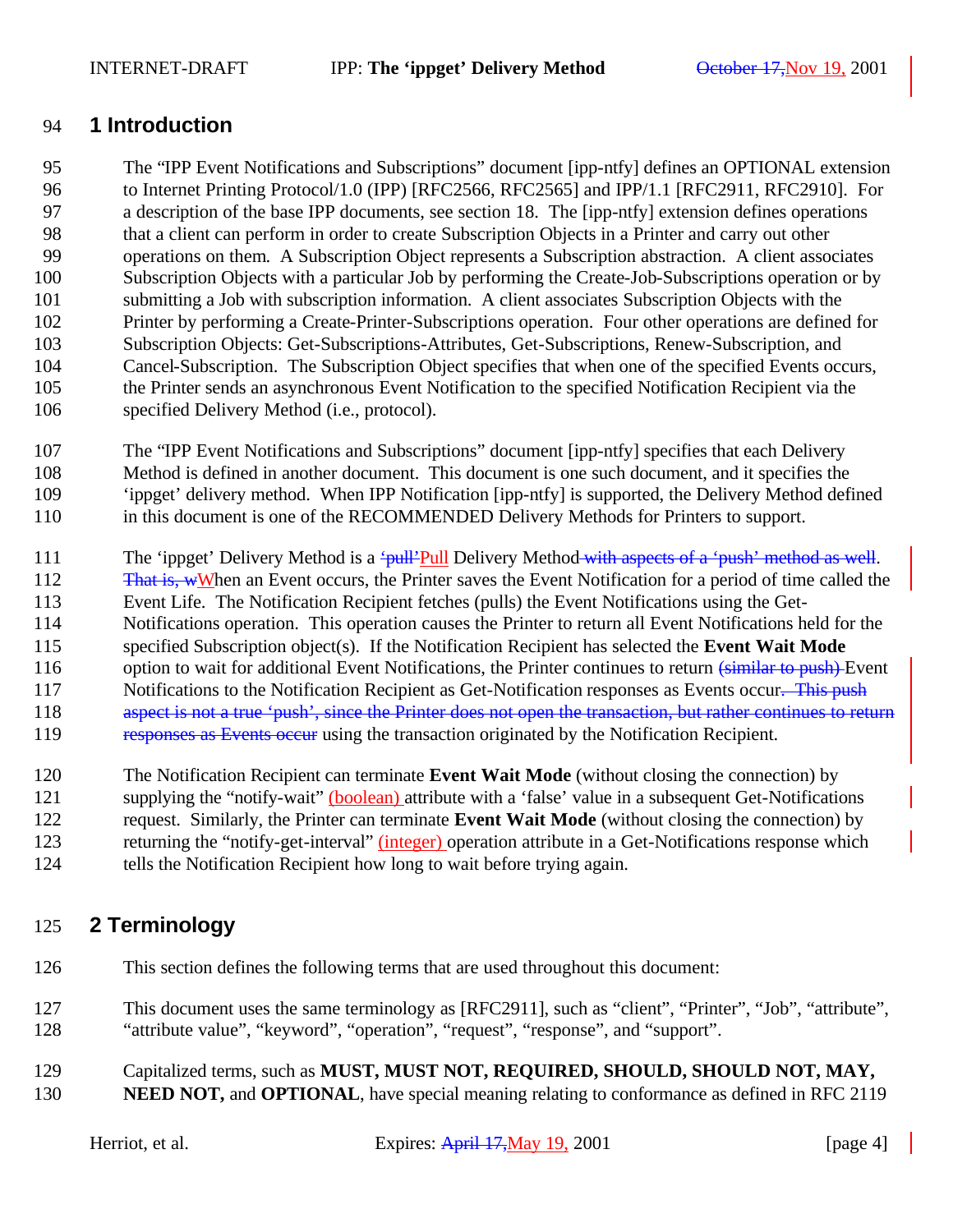- [RFC2119] and [RFC2911] section 12.1. If an implementation supports the extension defined in this document, then these terms apply; otherwise, they do not. These terms define conformance to *this document only*; they do not affect conformance to other documents, unless explicitly stated otherwise.
- **Event Life:** The length of time in seconds after an Event occurs during which the Printer will return that Event in a Event Notification in a Get-Notifications response. After the Event Life expires, the Printer will no longer return an Event Notification for that Event in a Get-Notifications response.
- **Event Notification Attributes Group:** The attributes group in a response that contains attributes that are part of an Event Notification.
- **Event Wait Mode:** The mode requested by a Notification Recipient client in its Get-Notifications Request and granted by a Printer to keep the connection open where the Printer sends subsequent Event Notifications to the Notification Recipient as they occur as additional Get-Notification Responses.
- Other capitalized terms, such as Notification Recipient, Event, Event Notification, Compound Event Notification, Printer, etc., are defined in [ipp-ntfy], have the same meanings, and are not reproduced here. However, for convenience the following key terms are reproduced here:
- **Event –** some occurrence (either expected or unexpected) within the printing system of a change of state, condition, or configuration of a Job or Printer object. An Event occurs only at one instant in time and does not span the time the physical Event takes place. For example, jam-occurred and jam-cleared are two distinct, instantaneous Events, even though the jam may last for a while.
- **Event Notification –** the information about an Event that the Printer sends when an Event occurs.

## **3 Model and Operation**

153 In a Subscription Creation Operation, when the "notify-recipient-uripull-method" attribute is present 154 and has the scheme 'ippget' keyword value, the client is requesting that the Printer use the 'ippget' Pull 155 Delivery Method for the Event Notifications associated with the new Subscription Object. The client 156 SHOULD choose a value for the address part of the "notify-recipient-uri" attribute that uniquely 157 identifies the Notification Recipient.

- When an Event occurs, the Printer MUST generate an Event Notification and MUST assign it the Event Life. The Printer MUST hold an Event Notification for its assigned Event Life.
- When a Notification Recipient wants to receive Event Notifications for a Subscription object, it
- performs the Get-Notifications operation supplying the Subscription object's subscription-id, which
- causes the Printer to return all un-expired Event Notifications held for that Subscription object. If the
- Notification Recipient has selected the **Event Wait Mode** option to wait for additional Event
- Notifications, the response to the Get-Notifications request continues indefinitely as the Printer
- continues to send Event Notifications in the response as Events occur for that Subscription object.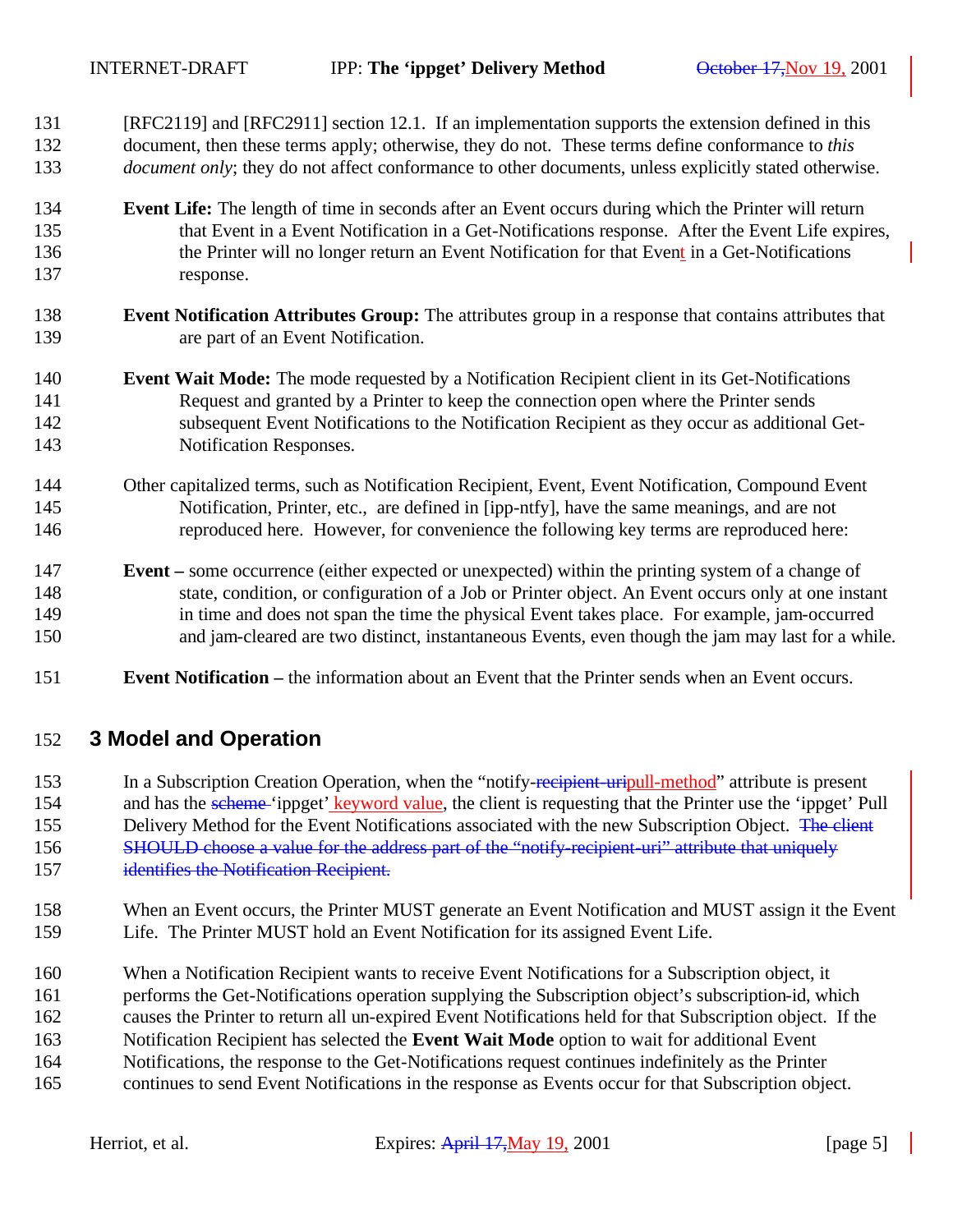When the Notification Recipient requests Event Notifications for per-Job Subscription Objects, the Notification Recipient typically performs the Get-Notifications operation within a second of performing the Subscription Creation operation. Because the Printer MUST save Event Notifications for at least 15 seconds (see section 8.1), the Notification Recipient is unlikely to miss any Event Notifications that occur between the Subscription Creation and the Get-Notifications operation.

- ISSUE 01: Although we agreed to extend Job Creation operations to support **Event Wait Mode**, it
- 172 seems to be an unnecessary complication, since the Printer MUST keep events for at least 15 seconds.
- 173 So OK NOT to add the "notify-wait" (boolean) operation attribute to Job Creation operations and NOT
- have to have Job Creation responses return Event Notification Groups (in addition to returning
- **Subscription Attribute Groups).**
- The 'ippget' Delivery Method is designed primarily for (1) a client that wants to get Events (from the
- job's per-Job Subscription object) for a job that it has submitted and (2) for a privileged client that
- wants to get all job or printer Events from a per-Printer Subscription object. If several groups of users
- expect to receive jobs from other users (FAX paradigm) and each group has a different designated
- person, say, a secretary, to receive job completion Events, the Printer should be configured to support
- 181 multiple URLs, one for each group. Then the designated (privileged) person can run an application that
- gets the events for jobs submitted to that URL from the per-Printer Subscription object that the
- application creates.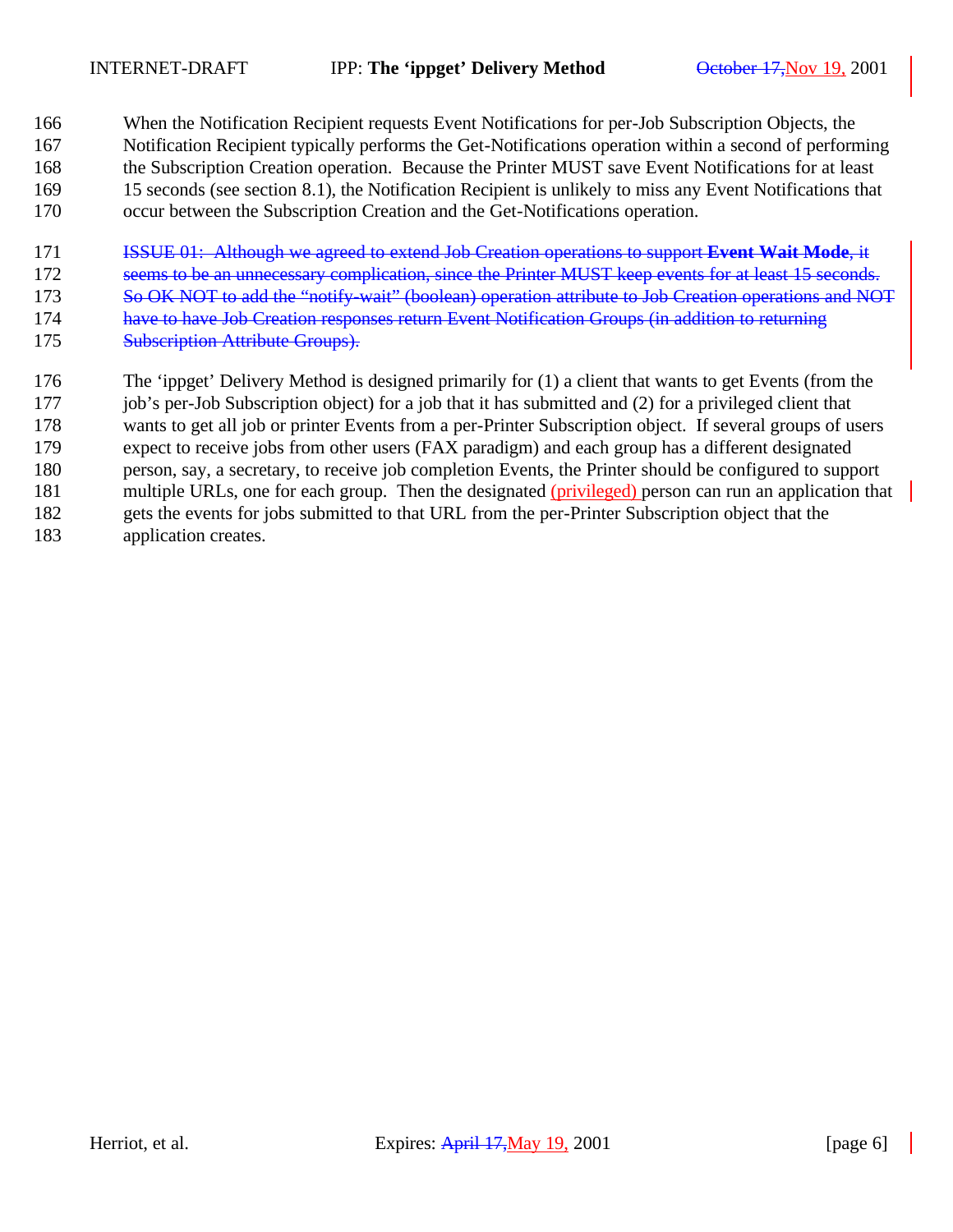# 184 **4 General Information**

185 If a Printer supports this Delivery Method, the following are its characteristics.

## 186 **Table 1 – Information about the Delivery Method**

|                                                                                                                                             | Document Method Conformance Requirement                                                                                                                                                                                                                                                                                                                                                                                                                     | Delivery Method Realization                                                                                                        |
|---------------------------------------------------------------------------------------------------------------------------------------------|-------------------------------------------------------------------------------------------------------------------------------------------------------------------------------------------------------------------------------------------------------------------------------------------------------------------------------------------------------------------------------------------------------------------------------------------------------------|------------------------------------------------------------------------------------------------------------------------------------|
| What is the URL scheme name for the <b>Push</b> Delivery<br>1.<br>Method or the keyword method name for the Pull<br><b>Delivery Method?</b> |                                                                                                                                                                                                                                                                                                                                                                                                                                                             | ippget                                                                                                                             |
| 2.                                                                                                                                          | Is the Delivery Method REQUIRED, RECOMMENDED<br>or OPTIONAL for an IPP Printer to support?                                                                                                                                                                                                                                                                                                                                                                  | <b>RECOMMENDED</b>                                                                                                                 |
| 3.                                                                                                                                          | What transport and delivery protocols does the Printer<br>use to deliver the Event Notification Content, i.e., what is<br>the entire network stack?                                                                                                                                                                                                                                                                                                         | IPP with one new operation.                                                                                                        |
| $\overline{4}$ .                                                                                                                            | Can several Event Notifications be combined into a<br><b>Compound Event Notification?</b>                                                                                                                                                                                                                                                                                                                                                                   | Yes.                                                                                                                               |
| 5.                                                                                                                                          | Is the Delivery Method initiated by the Notification<br>Recipient (pull), or by the Printer (push)?                                                                                                                                                                                                                                                                                                                                                         | This Delivery Method is a pull<br>method with aspects of a push<br>method, though the Printer does not<br>initiate the connection. |
| 6.                                                                                                                                          | Is the Event Notification content Machine Consumable or<br>Human Consumable?                                                                                                                                                                                                                                                                                                                                                                                | Machine Consumable                                                                                                                 |
| 7.                                                                                                                                          | What section in this document answers the following<br>question? For a Machine Consumable Event Notification,<br>what is the representation and encoding of values defined<br>in section 9.1 of [ipp-ntfy] and the conformance<br>requirements thereof? For a Human Consumable Event<br>Notification, what is the representation and encoding of<br>pieces of information defined in section 9.2 of [ipp-ntfy]<br>and the conformance requirements thereof? | Section 5                                                                                                                          |
| 8.                                                                                                                                          | What are the latency and reliability of the transport and<br>delivery protocol?                                                                                                                                                                                                                                                                                                                                                                             | Same as IPP and the underlying<br>HTTP transport                                                                                   |
| 9.                                                                                                                                          | What are the security aspects of the transport and delivery<br>protocol, e.g., how it is handled in firewalls?                                                                                                                                                                                                                                                                                                                                              | Same as IPP and the underlying<br>HTTP transport and in the same<br>direction, so no new firewall<br>considerations.               |
|                                                                                                                                             | 10. What are the content length restrictions?                                                                                                                                                                                                                                                                                                                                                                                                               | None                                                                                                                               |
|                                                                                                                                             | 11. What are the additional values or pieces of information<br>that a Printer sends in an Event Notification content and<br>the conformance requirements thereof?                                                                                                                                                                                                                                                                                           | None                                                                                                                               |
|                                                                                                                                             | 12. What are the additional Subscription Template and/or<br>Subscription Description attributes and the conformance<br>requirements thereof?                                                                                                                                                                                                                                                                                                                | None                                                                                                                               |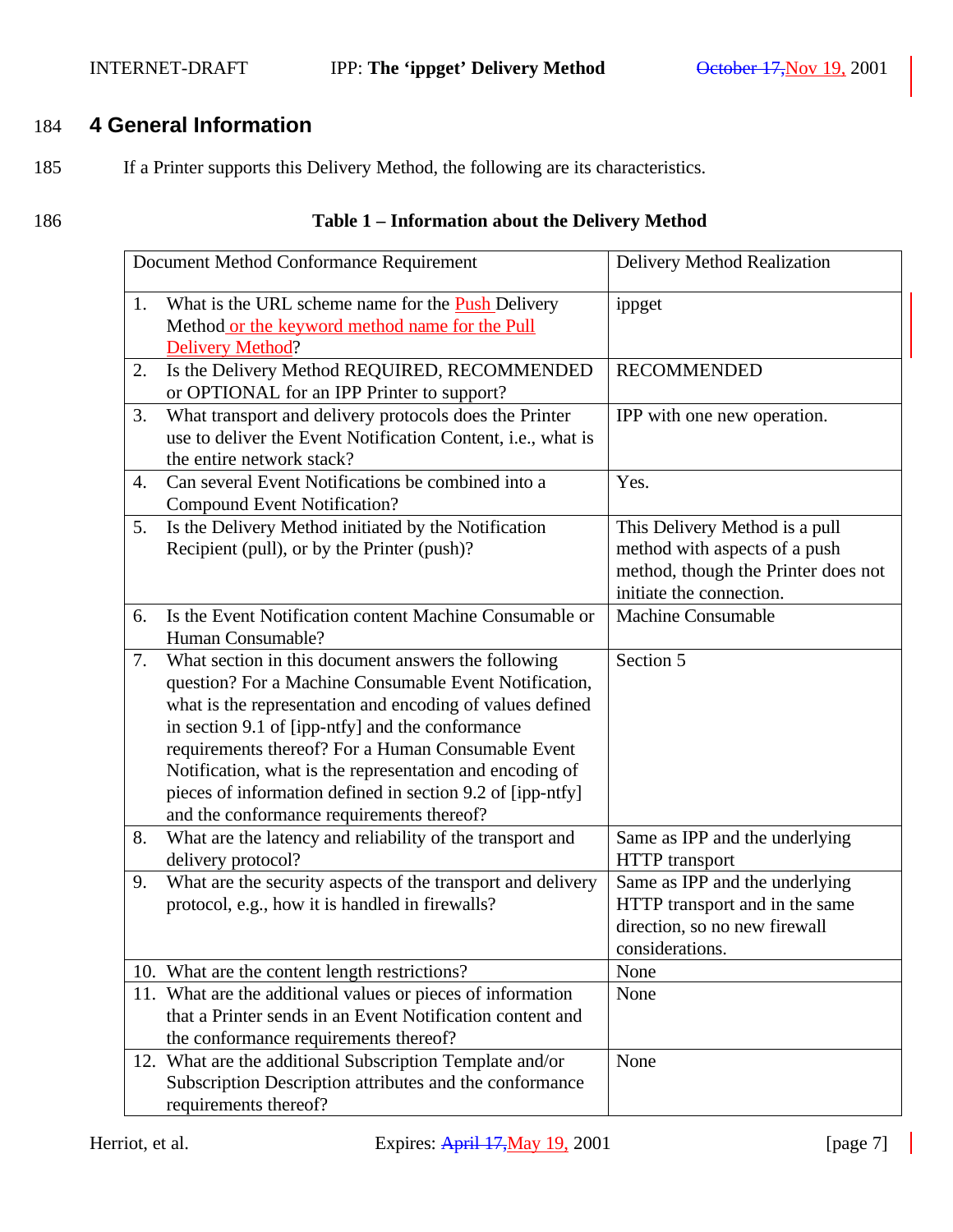| 13. What are the additional Printer Description attributes and   "ipp-event-life" (integer (15: MAX)) |  |
|-------------------------------------------------------------------------------------------------------|--|
| the conformance requirements thereof?                                                                 |  |

## **5 Get-Notifications operation**

- This operation is issued by a client acting in the role of a Notification Recipient requesting the Printer to return all Event Notifications held for the identified Subscription object(s).
- A Printer MUST support this operation.
- When a Printer performs this operation, it MUST return all and only those Event Notifications:
- 1. Whose associated Subscription Object's "notify-subscription-id" Subscription Description attribute equals one of the values of the "notify-subscription-ids" (1setOf integer(1:MAX)) operation attribute AND
- 196 2. Whose associated Subscription Object's contains the "notify-recipient-uripull-method" attribute 197 and it has the scheme value of 'ippget' keyword value using the (case insensitive) matching rules 198 in section 11.5.2 AND
- 3. Whose "notify-sequence-number" is equal to or greater than the corresponding value of the "notify-sequence-numbers (1setOf integer(1:MAX)) operation attribute, if supplied AND
- 4. Whose Event Life has not yet expired AND
- 5. Where the Notification Recipient is the owner of or has read-access rights to the identified Subscription Object.
- The Notification Recipient client can request **Event Wait Mode** by supplying the "notify-wait" operation attribute with a 'true' value.
- The Notification Recipient client can terminate **Event Wait Mode** (without closing the connection) by supplying the "notify-wait" attribute with a 'false' value in a subsequent Get-Notifications request. Similarly, the Printer can terminate **Event Wait Mode** (without closing the connection) by returning the "notify-get-interval" operation attribute in a Get-Notifications response which tells the Notification Recipient how long to wait before trying again.
- The Printer MUST accept the request in any state (see [RFC2911] "printer-state" and "printer-state-reasons" attributes) and MUST remain in the same state with the same "printer-state-reasons" values.
- *Access Rights:* If the policy of the Printer is to allow all users to access all Event Notifications, then the Printer MUST accept this operation from any user. Otherwise, the authenticated user (see [RFC2911] section 8.3) performing this operation MUST be the owner of each Subscription Object identified by the "notify-subscription-ids" operation attribute (as returned during a Subscription Creation Operation) or an operator or administrator of the Printer (see [RFC2911] Sections 1 and 8.5). Otherwise, the IPP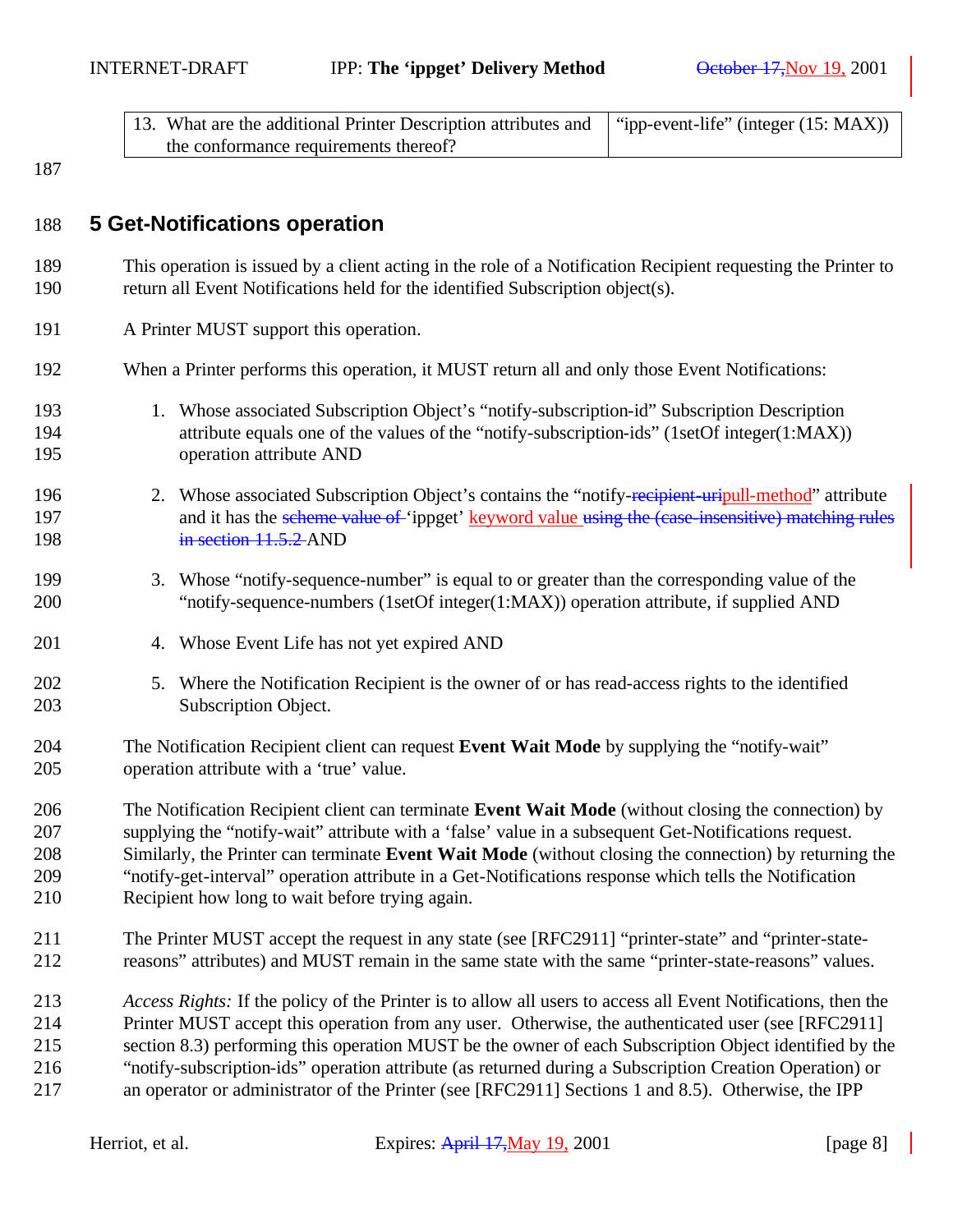| 218<br>219 | object MUST reject the operation and return: 'client-error-forbidden', 'client-error-not-authenticated',<br>or 'client-error-not-authorized' status code as appropriate. |
|------------|--------------------------------------------------------------------------------------------------------------------------------------------------------------------------|
| 220        | <b>5.1 Get-Notifications Request</b>                                                                                                                                     |
| 221        | The following groups of attributes are part of the Get-Notifications Request:                                                                                            |
| 222        | Group 1: Operation Attributes                                                                                                                                            |
| 223        | Natural Language and Character Set:                                                                                                                                      |
| 224        | The "attributes-charset" and "attributes-natural-language" attributes as described in                                                                                    |
| 225        | [RFC2911] section 3.1.4.1.                                                                                                                                               |
| 226        |                                                                                                                                                                          |
| 227        | Target:                                                                                                                                                                  |
| 228        | The "printer-uri" (uri) operation attribute which is the target for this operation as described in                                                                       |
| 229        | [RFC2911] section 3.1.5.                                                                                                                                                 |
| 230        |                                                                                                                                                                          |
| 231        | <b>Requesting User Name:</b>                                                                                                                                             |
| 232        | The "requesting-user-name" (name(MAX)) attribute SHOULD be supplied by the client as                                                                                     |
| 233        | described in [RFC2911] section 8.3.                                                                                                                                      |
| 234        |                                                                                                                                                                          |
| 235        | 5.1.1 notify-subscription-ids (1setOf integer(1:MAX)):                                                                                                                   |
| 236        | This attribute identifies one or more Subscription objects for which Events are requested. The                                                                           |
| 237        | client MUST supply this attribute with at least one value. The Printer object MUST support                                                                               |
| 238        | this attribute with multiple values.                                                                                                                                     |
| 239        |                                                                                                                                                                          |
| 240        | If no Subscription Object exists with the supplied identifier or the identified Subscription                                                                             |
| 241        | Object does not contain the "notify-pull-method" attribute with the 'ippget' keyword value, the                                                                          |
| 242        | Printer MUST return the 'client-error-not-found' status code.                                                                                                            |
| 243        |                                                                                                                                                                          |
| 244        | If an identified Subscription Object does not have a "notify-recipients-uri" Subscription                                                                                |
| 245        | attribute with 'ippget' scheme (case insensitive-match - see section 1.1.1), the Printer MUST                                                                            |
| 246        | reject the request and return the 'client error uri scheme not supported' status code.                                                                                   |
| 247        |                                                                                                                                                                          |
| 248        | Note: The name of both the "notify-subscription-ids" and "notify-sequence-numbers"                                                                                       |
| 249        | end in 's', since they are multi-valued. However, there are other occurrences of these                                                                                   |
| 250        | attribute names without the 's' that are single valued.                                                                                                                  |
| 251        | 5.1.2 notify-sequence-numbers (1setOf integer(1:MAX))                                                                                                                    |
| 252        | This attribute specifies one or more lowest Event Notification sequence number values for the                                                                            |
| 253        | Subscription objects identified by the corresponding values of the "notify-subscription-ids"                                                                             |
| 254        | operation attribute. The Notification Recipient SHOULD supply this attribute and the number                                                                              |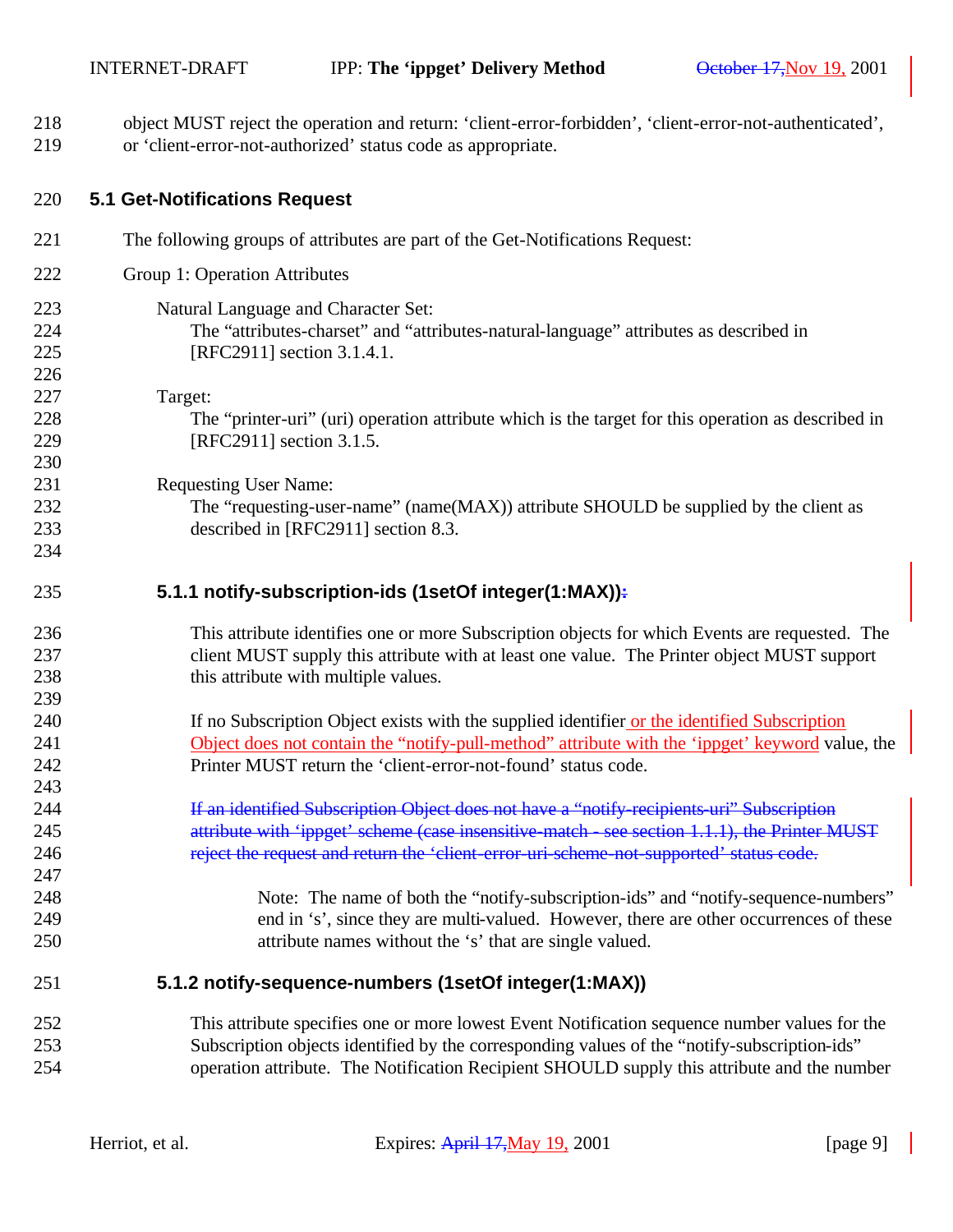of values SHOULD be the same as the number of values of the "notify-subscriptions-ids" attribute. The Printer MUST support this attribute with multiple values.

 The Printer MUST NOT return Notification Events with lower sequence numbers for the corresponding Subscription object. Therefore, by supplying the proper values for this attribute the Notification Recipient can prevent getting the same Event Notifications from a Subscription object that were returned on a previous Get-Notifications request. The Notification Recipient SHOULD remember the highest "notify-sequence-number" value returned for each Subscription object requested and SHOULD pass that value for each requested Subscription object on the next Get-Notifications request.

- If the Notification Recipient supplies fewer values for this attribute (including omitting this attribute) than for the "notify-subscription-ids" operation attribute, the Printer assumes a '1' value for each missing value. A value of '1' causes the Printer to return any un-expired Event Notification for that Subscription object, since '1' is the lowest possible sequence number. If the Notification Recipient supplies more values for this attribute than the number of values for the "notify-subscription-ids" operation attribute, the Printer ignores the extra values.
- Note: If a Notification Recipient performs two consecutive Get-Notifications operations with the same value for "notify-sequence-number" (or omits the attribute), the time stamp of the first Event Notification in the second Get-Notifications Response may be less than the time stamp of the last Event Notification in the first Get-Notification Response. This happens because the Printer sends all unexpired Event Notification with a sequence number equal or higher according to the ordering specified in [ipp-ntfy] and some Event Notifications from the first Get-Notifications operation may not have expired by the time the second Get-Notifications operation occurs.
- 

## **5.1.3 notify-wait (boolean)**

 This value indicates whether or not the Notification Recipient wants **Event Wait Mode**. The client MAY supply this attribute. The Printer object MUST support both values of this attribute.

## If the client supplies the 'false' value or omits this attribute, the client is not requesting **Event Wait Mode**. If the value is 'true', the client is requesting **Event Wait Mode**. See the beginning of section 5.2 for the rules for **Event Wait Mode**.

#### **5.2 Get-Notifications Response**

- The Printer has the following options for responding to a Get-Notifications Request:
- 1. The Printer can reject the request and return the 'server-error-busy' status code, if the Printer is too busy to accept this operation at this time. In this case, the Printer MUST return the "get-notify-interval" operation attribute to indicate when the client SHOULD try again.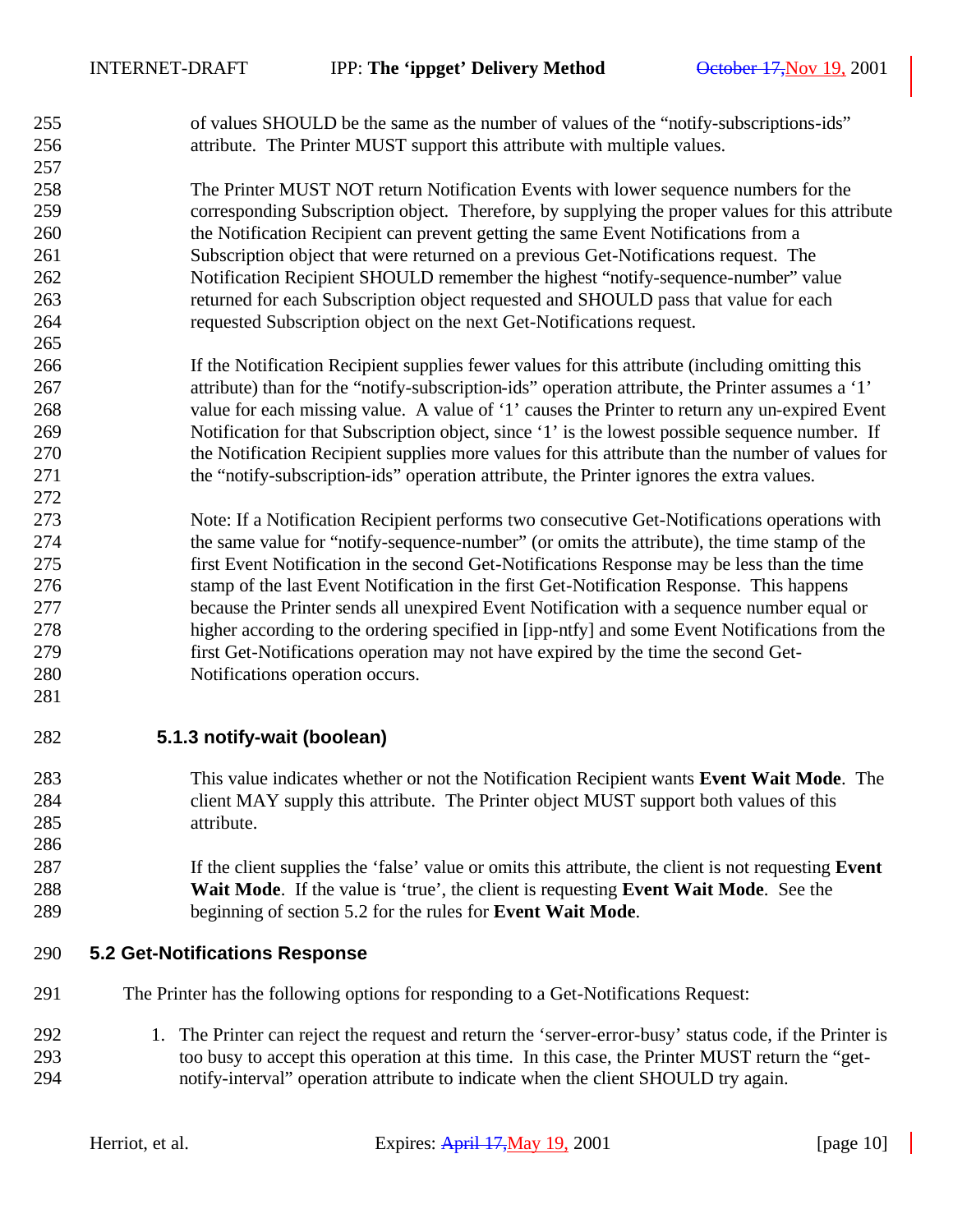- 2. If the Notification Recipient did not request **Event Wait Mode** ("notify-wait-mode" = 'false' or omitted), the Printer MUST return immediately whatever Event Notifications it currently holds in the requested Subscription object(s) and MUST return the "notify-get-interval" operation attribute with number of seconds from now at which the Notification Recipient SHOULD repeat the Get-Notifications Request to get future Event Notifications.
- 3. If the Notification Recipient requested **Event Wait Mode** ("notify-wait-mode" = 'true'), the Printer MUST return immediately whatever Event Notifications it currently holds in the requested Subscription object(s) and MUST continue to return Event Notifications as they occur until all of the requested Subscription Objects are canceled. A Subscription Object is canceled either via the Cancel-Subscription operation or by the Printer (e.g., the Subscription Object is canceled when the associated Job completes and is no longer in the Job Retention or Job History phase - see the "ippget-event-life (integer(15:MAX))" attribute discussion in section 8.1).
- However, the Printer MAY decide to terminate **Event Wait Mode** at any time, including in the first response. In this case the Printer MUST return the "notify-get-interval" operation attribute. This attribute indicates that the Printer wishes to leave **Event Wait Mode** and the number of seconds in the future that the Notification Recipient SHOULD try the Get-Notifications operation again. The Notification Recipient MUST accept this response and MUST disconnect. If the Notification Recipient does not disconnect, the Printer SHOULD do so.

 From the Notification Recipient's view, the response appears as an initial burst of data, which includes the Operation Attributes Group and one Event Notification Attributes Group per Event Notification that the Printer is holding. After the initial burst of data, if the Notification Recipient has selected the **Event Wait Mode** option to wait for additional Event Notifications, the Notification Recipient receives occasional Event Notification Attribute Groups. Proxy servers may delay some Event Notifications or cause time-outs to occur. The client MUST be prepared to perform the Get-Notifications operation again when time-outs occur.

- Each attribute is encoded using the IPP rules for encoding attributes [RFC2910] and MAY be encoded in any order. Note: the Get-Jobs response in [RFC2911] acts as a model for encoding multiple groups of attributes. See section 11 for the encoding and transport rules.
- The following groups of attributes are part of the Get-Notifications Response:
- Group 1: Operation Attributes
- Status Message: In addition to the REQUIRED status code returned in every response, the response OPTIONALLY includes a "status-message" (text(255)) and/or a "detailed-status-message" (text(MAX)) operation attribute as described in [RFC2911] sections 13 and 3.1.6. The Printer can return any status codes defined in [RFC2911]. If the status code is not 'successful-xxx', the Printer MUST NOT return any Event Notification Attribute groups. The following is a description of the important status codes: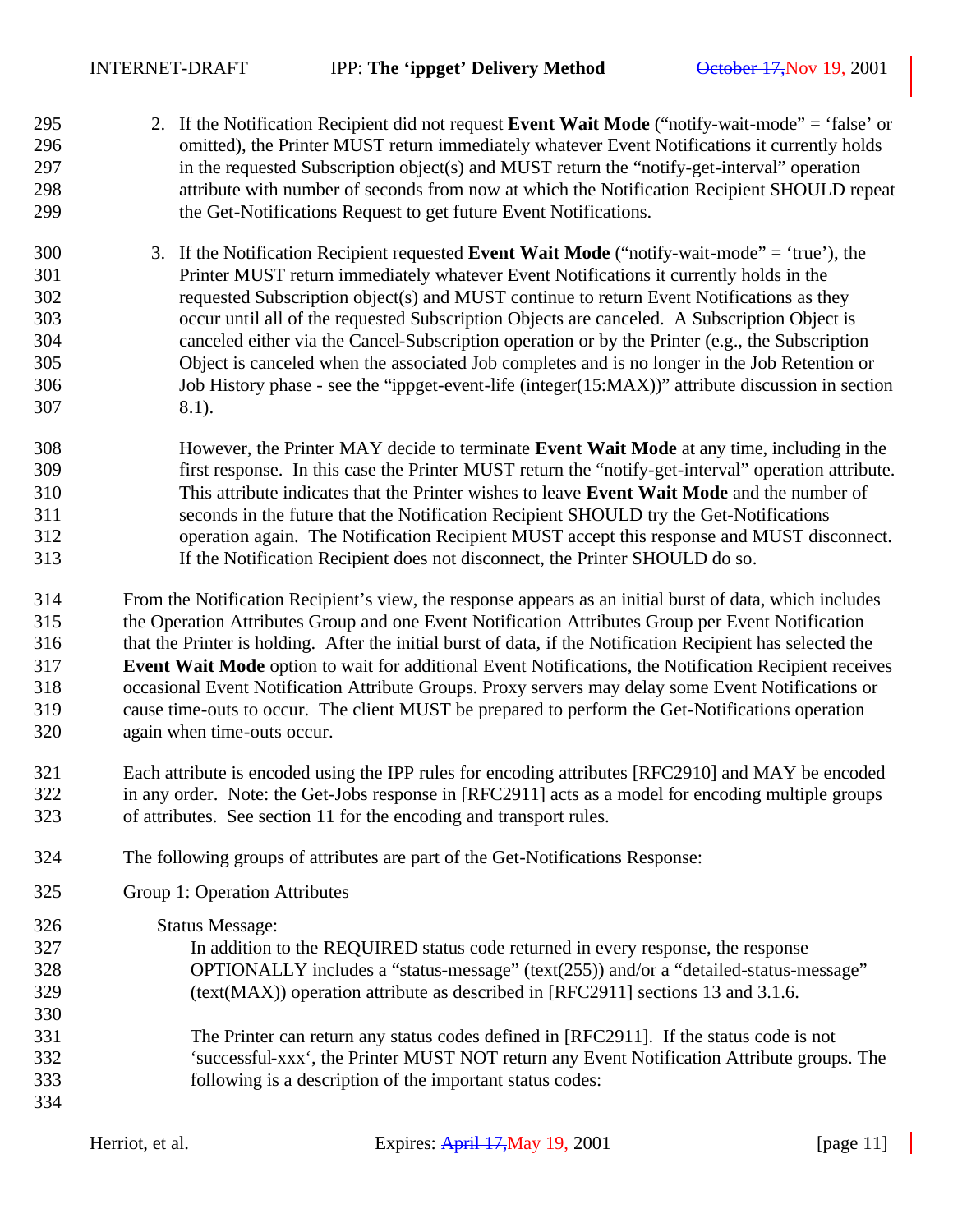| 335 | successful-ok: the response contains all Event Notification associated with the specified        |
|-----|--------------------------------------------------------------------------------------------------|
| 336 | subscription-ids that had been supplied in the "notify-subscription-ids" operation               |
| 337 | attribute in the request. If the requested Subscription Objects have no associated               |
| 338 | Event Notification, the response MUST contain zero Event Notifications.                          |
| 339 | successful-ok-events-complete: indicate when this return is the last return for all              |
| 340 | Subscription objects that match the request, whether or not there are Event                      |
| 341 | Notifications being returned. This condition occurs for Event Wait Mode with                     |
| 342 | Notification Recipients waiting for responses when the Subscription Object is: (1)               |
| 343 | canceled with a Cancel-Subscription operation, (2) deleted when the Per-Printer                  |
| 344 | Subscription lease time expires, or (3) when the 'job-completed' event occurs for a              |
| 345 | Per-Job Subscription. This condition also occurs for a Get-Notifications request that            |
| 346 | a Notification Recipient makes after the job completes, but before the Event Life                |
| 347 | expires. See section 10.1.                                                                       |
| 348 | client-error-not-found: The Printer has no Subscription Object's whose "notify-                  |
| 349 | subscription-id" attribute equals any of the values of the "notify-subscription-ids"             |
| 350 | operation attribute supplied or the identified Subscription Object does not contain the          |
| 351 | "notify-pull-method" attribute with the 'ippget' keyword value.                                  |
| 352 | server-error-busy: The Printer is too busy to accept this operation. The Printer                 |
| 353 | SHOULD return the "notify-get-interval" operation attribute in the Operation                     |
| 354 | Attributes of the response, then the Notification Recipient SHOULD wait for the                  |
| 355 | number of seconds specified by the "notify-get-interval" operation attribute before              |
| 356 | performing this operation again. If the "notify-get-interval" Operation Attribute is not         |
| 357 | present, the Notification Recipient SHOULD use the normal network back-off                       |
| 358 | algorithms for determining when to perform this operation again.                                 |
| 359 | redirection-other-site: The Printer does not handle this operation and requests the              |
| 360 | Notification Recipient to perform the operation again with the uri specified by the              |
| 361 | "redirect-uri" Operation Attribute in the response. See section 10.2.                            |
| 362 |                                                                                                  |
| 363 | Natural Language and Character Set:                                                              |
| 364 | The "attributes-charset" and "attributes-natural-language" attributes as described in            |
| 365 | [RFC2911] section 3.1.4.2.                                                                       |
| 366 |                                                                                                  |
| 367 | The Printer MUST use the values of "notify-charset" and "notify-natural-language",               |
| 368 | respectively, from one Subscription Object associated with the Event Notifications in this       |
| 369 | response.                                                                                        |
| 370 |                                                                                                  |
| 371 | Normally, there is only one matched Subscription Object, or the value of the "notify-charset"    |
| 372 | and "notify-natural-language" attributes is the same in all Subscription Objects. If not, the    |
| 373 | Printer MUST pick one Subscription Object from which to obtain the value of these attributes.    |
| 374 | The algorithm for picking the Subscription Object is implementation dependent. The choice of     |
| 375 | natural language is not critical because 'text' and 'name' values can override the "attributes-  |
| 376 | natural-language" operation attribute. The Printer's choice of charset is critical because a bad |
| 377 | choice may leave it unable to send some 'text' and 'name' values accurately.                     |
| 378 |                                                                                                  |
|     |                                                                                                  |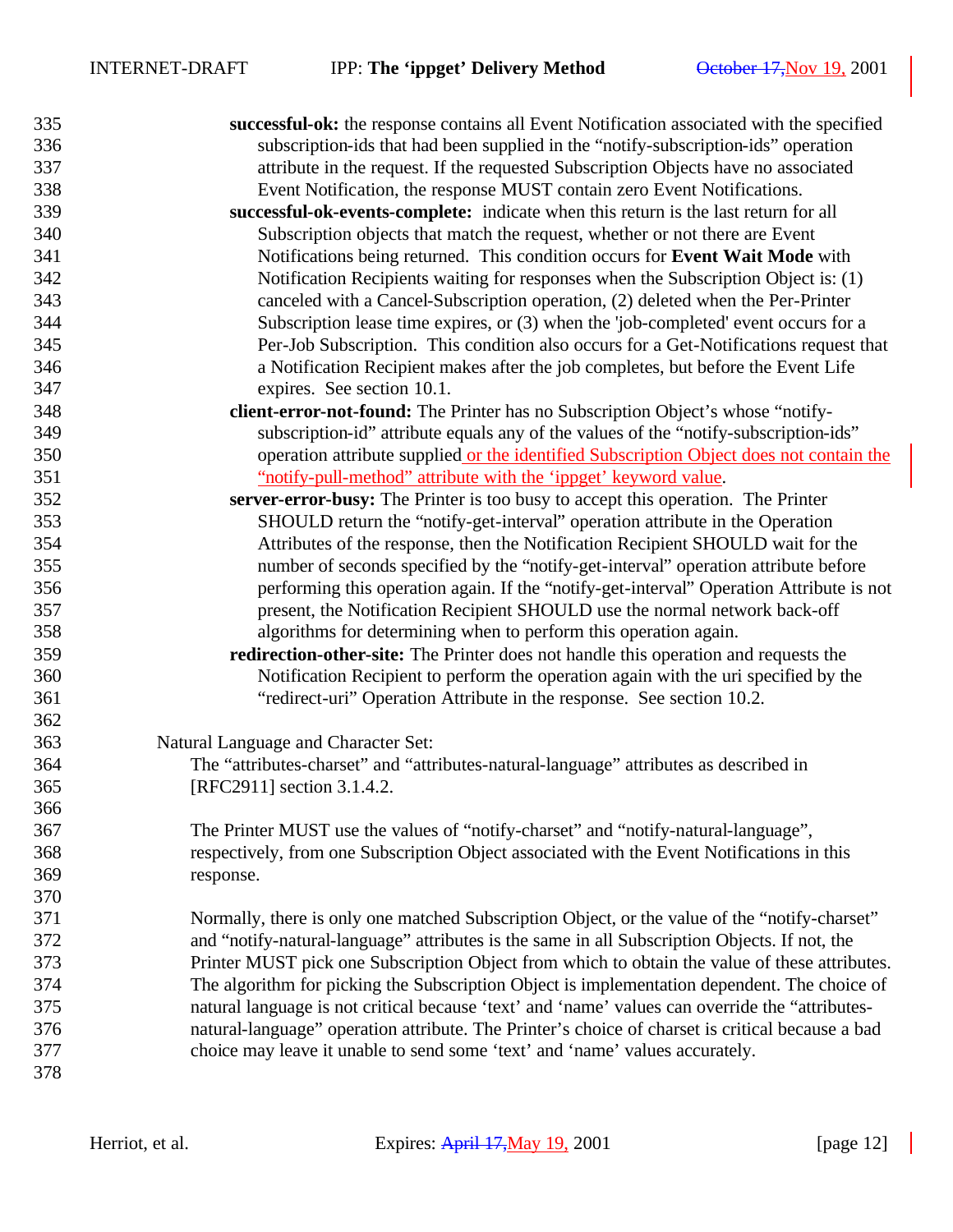## **5.2.1 notify-get-interval (integer(0:MAX))**

- The value of this operation attribute is the number of seconds that the Notification Recipient SHOULD wait before trying the Get-Notifications operation again. The Printer MUST return this operation attribute if: (1) it is too busy to return events, (2) the Notification Recipient client did *not* request **Event Wait Mode**, or (3) the Printer is terminating Event Wait Mode. The client MUST accept this attribute and SHOULD re-issue the Get-Notifications operation (with or without "notify-wait" = 'true') the indicated number of seconds in the future in order to get more Event Notifications This value is intended to help the client be a good network citizen.
- The value of this attribute MUST be at least as large as the value of the Printer's "ippget- event-life" Printer Description attribute (see section 8.1). The Printer MAY return a value that is larger than the value of the "ippget-event-life" Printer Description attribute provided that the Printer increases the Event Life for this Subscription object, so that Notification Recipients taking account of the larger value and polling with a longer interval will *not* miss events. Note; implementing such an algorithm requires some hidden attributes in the Subscription object that are IMPLEMENTATION DEPENDENT.
- If the Printer wants to remain in **Event Wait Mode**, then the Printer MUST NOT return this attribute in the response.
- Here is a complete table of combinations of "notify-wait", "status-code", "notify-get-interval", and Event Notification Attributes Groups for Get-Notification initial (Wait and No Wait) Responses and subsequent **Event Wait Mode** Responses (which may be staying in **Event Wait Mode** or may be requesting the Notification Recipient to leave **Event Wait Mode**):
- 

#### **Table 2 - Combinations of "notify-wait", "status-code", and "notify-get-interval"**

| client sends:<br>"notify-wait" | Printer returns:<br>"status-code" | Printer returns:<br>"notify-get-<br>interval" | <b>Event Notification</b><br><b>Attribute Groups</b> |
|--------------------------------|-----------------------------------|-----------------------------------------------|------------------------------------------------------|
| 1. 'false'*/omitted            | 'successful-ok'                   | MUST return N                                 | maybe                                                |
| 2. 'false'*/omitted            | 'not-found'                       | <b>MUST NOT</b>                               | <b>MUST NOT</b>                                      |
| 3. 'false'*/omitted            | 'busy'                            | MUST return N                                 | <b>MUST NOT</b>                                      |
| 4. 'false'*/omitted            | 'events-complete'                 | <b>MUST NOT</b>                               | 'job-completed'                                      |
| 5. 'true'                      | 'successful-ok'                   | <b>MUST NOT</b>                               | <b>MUST</b>                                          |
| 6. 'true'                      | 'successful-ok'                   | MUST return N                                 | maybe                                                |
| $7.$ 'true'                    | 'not-found'                       | <b>MUST NOT</b>                               | <b>MUST NOT</b>                                      |
| 8. 'true'                      | 'busy'                            | <b>MUST</b> return N                          | <b>MUST NOT</b>                                      |
| 9. 'true'                      | 'events-complete'                 | <b>MUST NOT</b>                               | 'job-completed' or<br>maybe other                    |

\* 'false' or client omits the "notify-wait" attribute.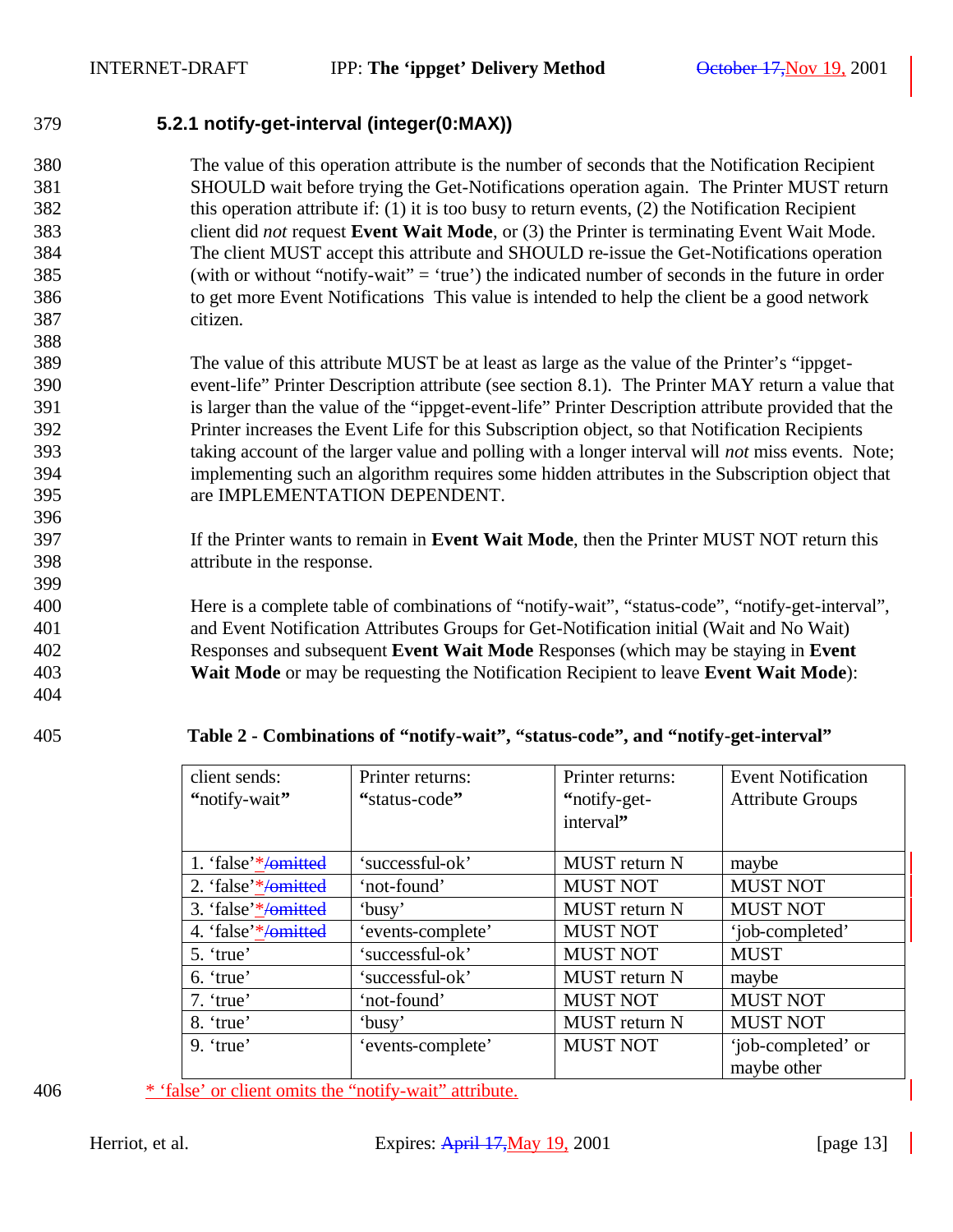| 407                                                                                              |                                                                                           |                                                                                                     |              |
|--------------------------------------------------------------------------------------------------|-------------------------------------------------------------------------------------------|-----------------------------------------------------------------------------------------------------|--------------|
| 408                                                                                              |                                                                                           | Explanation:                                                                                        |              |
| 409                                                                                              |                                                                                           |                                                                                                     |              |
| 410                                                                                              |                                                                                           | 1-4: client does not request Event Wait Mode                                                        |              |
| 411                                                                                              | 5-9: client requests Event Wait Mode                                                      |                                                                                                     |              |
| 412                                                                                              | 2,7: Subscription object not found, or was canceled earlier; client should NOT try again. |                                                                                                     |              |
| 413                                                                                              |                                                                                           | 3,8: server busy, tells client to try later; client should try again in N seconds.                  |              |
| 414                                                                                              |                                                                                           | 4: client polled after job completed, but before Event Life expired, and got the 'job-              |              |
|                                                                                                  |                                                                                           |                                                                                                     |              |
| 415                                                                                              |                                                                                           | completed' event, so the client shouldn't bother trying again; client should NOT try again later.   |              |
| 416                                                                                              |                                                                                           | 5: Printer returns one or more Event Notifications and is OK to stay in Event Wait Mode;            |              |
| 417                                                                                              |                                                                                           | the client waits for more Event Notifications to be returned.                                       |              |
| 418                                                                                              |                                                                                           | 6: Printer wants to leave <b>Event Wait mode</b> . Can happen on the first response (with or        |              |
| 419                                                                                              |                                                                                           | without Event Notifications) or happen on a subsequent response with or without Event               |              |
| 420                                                                                              |                                                                                           | Notifications; the client SHOULD try again in N seconds.                                            |              |
| 421                                                                                              |                                                                                           | 9: Printer either (1) returns 'job-completed' event or (2) the Subscription Object was canceled     |              |
| 422                                                                                              |                                                                                           | by either a Cancel-Job or a Per-Printer Subscription expired without being renewed. For case        |              |
| 423                                                                                              |                                                                                           | (1), at least one Event Notification MUST be returned, while for case (2), it is unlikely that any  |              |
| 424                                                                                              |                                                                                           | Event Notifications are returned; the client should NOT try again.                                  |              |
| 425                                                                                              |                                                                                           |                                                                                                     |              |
| 426                                                                                              |                                                                                           |                                                                                                     |              |
|                                                                                                  |                                                                                           |                                                                                                     |              |
| 427                                                                                              |                                                                                           | 5.2.2 printer-up-time (integer(1:MAX))                                                              |              |
|                                                                                                  |                                                                                           |                                                                                                     |              |
| 428                                                                                              |                                                                                           | The value of this attribute is the Printer's "printer-up-time" attribute at the time the Printer    |              |
| 429                                                                                              |                                                                                           | sends this response. The Printer MUST return this attribute. Because each Event Notification        |              |
| 430                                                                                              |                                                                                           | also contains the value of this attribute when the event occurred, the value of this attribute lets |              |
| 431                                                                                              |                                                                                           | a Notification Recipient know when each Event Notification occurred relative to the time of         |              |
| 432                                                                                              |                                                                                           | this response.                                                                                      |              |
| 433                                                                                              |                                                                                           |                                                                                                     |              |
| 434                                                                                              |                                                                                           | 5.2.3 redirect-uri (uri)                                                                            |              |
| 435                                                                                              |                                                                                           | The value of this attribute is the uri that the Notification Recipient MUST use for a subsequent    |              |
| 436                                                                                              |                                                                                           | Get-Notifications operation. The Printer MAY support this attribute. This attribute MUST be         |              |
|                                                                                                  |                                                                                           |                                                                                                     |              |
| 437                                                                                              |                                                                                           | returned in the Operation Attributes Group if and only if the Printer returns the 'redirection-     |              |
| 438                                                                                              |                                                                                           | other-site' status code (see section 10.2).                                                         |              |
| 439                                                                                              |                                                                                           |                                                                                                     |              |
| 440                                                                                              | Group 2: Unsupported Attributes                                                           |                                                                                                     |              |
| 441                                                                                              |                                                                                           | See [RFC2911] section 3.1.7 for details on returning Unsupported Attributes.                        |              |
| 442                                                                                              |                                                                                           |                                                                                                     |              |
| 443                                                                                              |                                                                                           |                                                                                                     |              |
| 444                                                                                              |                                                                                           | Group 3 through N: Event Notification Attributes                                                    |              |
|                                                                                                  |                                                                                           |                                                                                                     |              |
| 445                                                                                              |                                                                                           | The Printer responds with one Event Notification Attributes Group per matched Event                 |              |
| 446<br>Notification. The entire response is considered a single Compound Event Notification (see |                                                                                           |                                                                                                     |              |
|                                                                                                  | Herriot, et al.                                                                           | Expires: April 17, May 19, 2001                                                                     | [page $14$ ] |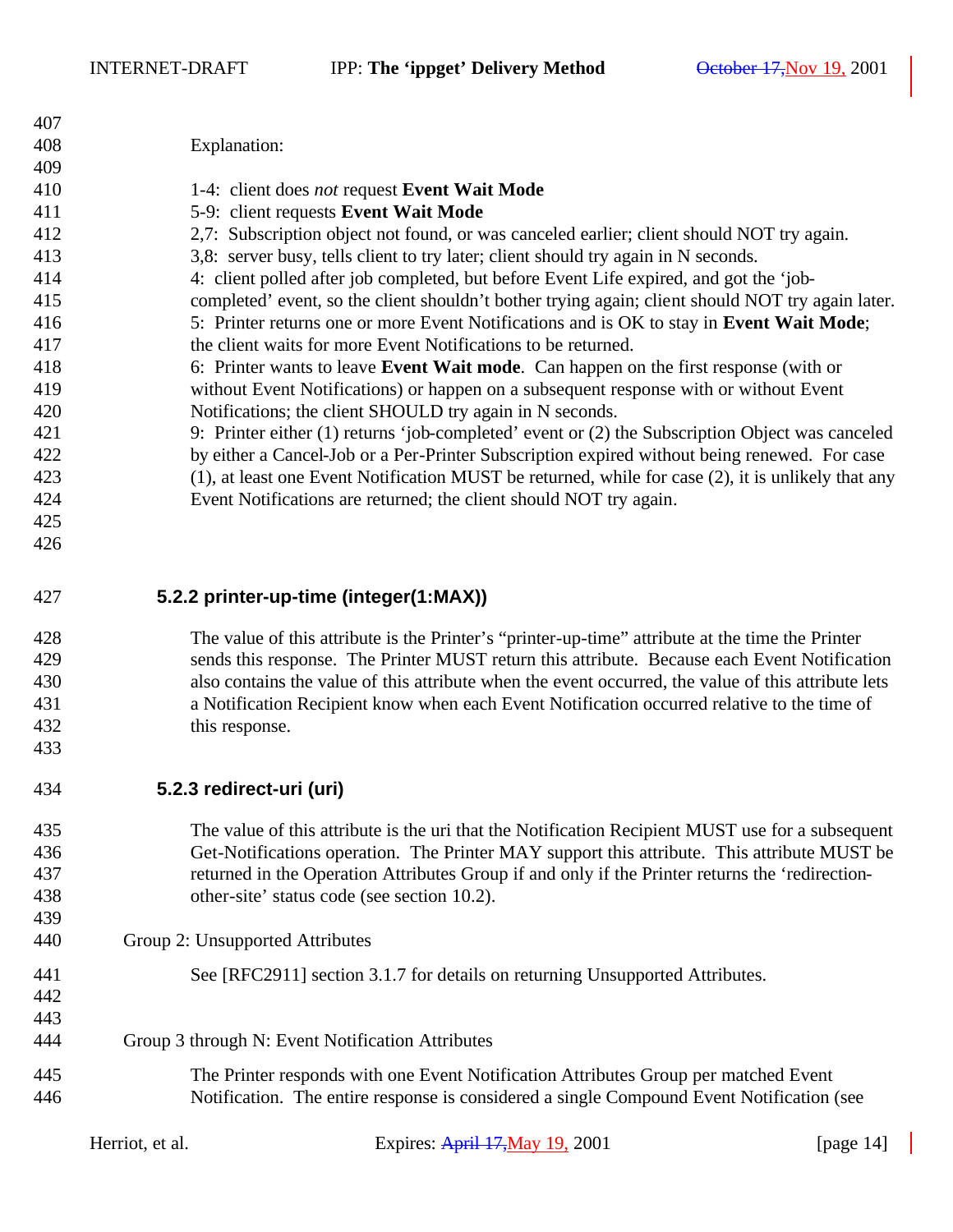| 447 | [ipp-ntfy]). The matched Event Notifications are all un-expired Event Notification associated   |
|-----|-------------------------------------------------------------------------------------------------|
| 448 | with the matched Subscription Objects and MUST follow the "Event Notification Ordering"         |
| 449 | requirements for Event Notifications within a Compound Event Notification specified in [ipp-    |
| 450 | ntfy] section 9. In other words, the Printer MUST order these Event Notification groups in      |
| 451 | ascending time stamp (and sequence number) order for a Subscription object. If Event            |
| 452 | Notifications for multiple Subscription objects are being returned, the Notification Events for |
| 453 | the next Subscription object follow in ascending time stamp order, etc.                         |
| 454 |                                                                                                 |
| 455 | Each Event Notification Group MUST contain all of attributes specified in section 9.1           |
| 456 | ("Content of Machine Consumable Event Notifications") of [ipp-ntfy] with exceptions denoted     |
| 457 | by asterisks in the tables below.                                                               |
| 458 |                                                                                                 |
| 459 | The tables below are copies of the tables in section 9.1 ("Content of Machine Consumable"       |
| 460 | Event Notifications") of [ipp-ntfy] except that each cell in the "Sends" column is a "MUST".    |
| 461 |                                                                                                 |
| 462 | If more than one Event Notification is being returned and the status of each is not the same,   |
| 463 | then the Printer MUST return a "notify-status-code" attribute in each Event Notification        |
| 464 | Attributes group to indicate the differing status values.                                       |
| 465 |                                                                                                 |
| 466 | For an Event Notification for all Events, the Printer includes the attributes shown in Table 3. |
|     |                                                                                                 |

| 467 | Table 3 – Attributes in Event Notification Content |
|-----|----------------------------------------------------|
|-----|----------------------------------------------------|

| Source Value                                      | Sends       | Source Object             |
|---------------------------------------------------|-------------|---------------------------|
| notify-subscription-id (integer(1:MAX))           | <b>MUST</b> | Subscription              |
| notify-printer-uri (uri)                          | <b>MUST</b> | Subscription              |
| notify-subscribed-event (type2 keyword)           | <b>MUST</b> | <b>Event Notification</b> |
| printer-up-time (integer(1:MAX)) $*$              | <b>MUST</b> | Printer                   |
| printer-current-time (dateTime)                   | $MUST$ **   | Printer                   |
| notify-sequence-number (integer (0:MAX))          | <b>MUST</b> | Subscription              |
| notify-charset (charset)                          | <b>MUST</b> | Subscription              |
| notify-natural-language (naturalLanguage)         | <b>MUST</b> | Subscription              |
| notify-user-data (octetString(63))                | MUST ***    | Subscription              |
| notify-text (text)                                | <b>MUST</b> | <b>Event Notification</b> |
| attributes from the "notify-attributes" attribute | MUST ****   | Printer                   |
| attributes from the "notify-attributes" attribute | MUST ****   | Job                       |
| attributes from the "notify-attributes" attribute | MUST ****   | Subscription              |

- \* As specified in [ipp-ntfy] section 9, the value of the "printer-up-time" attribute sent in each Event Notification MUST be the time at which the Event occurred, not the time at which the Event Notification was sent.
- \*\* The Printer MUST send the "printer-current-time" attribute if and only if it supports the "printer-current-time" attribute on the Printer object.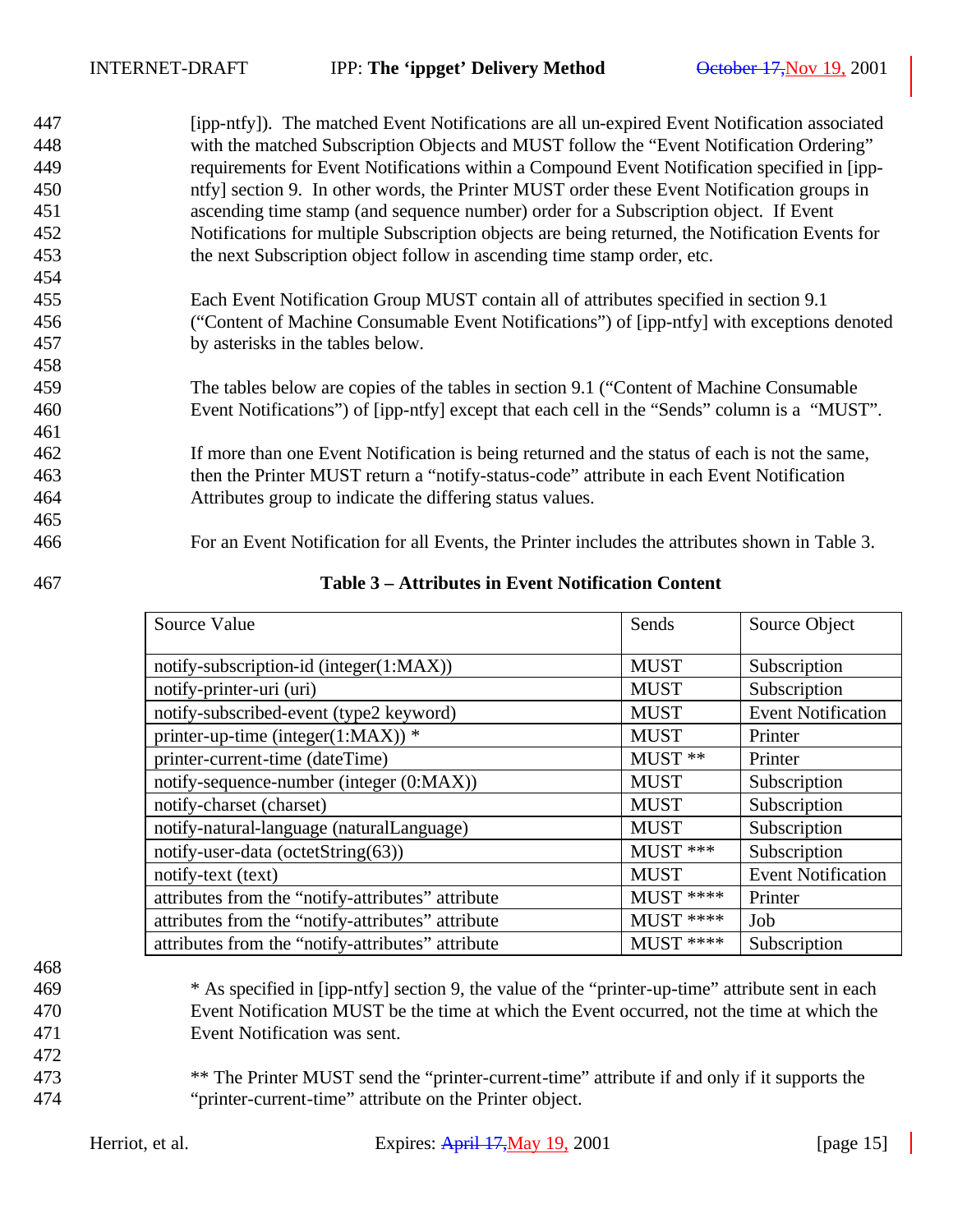- \*\*\* If the associated Subscription Object does not contain a "notify-user-data" attribute, the Printer MUST send an octet-string of length 0.
- \*\*\*\* If the "notify-attributes" attribute is present on the Subscription Object, the Printer MUST send all attributes specified by the "notify-attributes" attribute. Note: if the Printer doesn't support the "notify-attributes" attribute, it is not present on the associated Subscription Object.
- For Event Notifications for Job Events, the Printer includes the additional attributes shown in Table 4.

**Table 4 – Additional Attributes in Event Notification Content for Job Events** 

| Source Value                               | Sends       | Source Object |
|--------------------------------------------|-------------|---------------|
| job-id (integer(1:MAX))                    | <b>MUST</b> | Job           |
| job-state (type1 enum)                     | <b>MUST</b> | Job           |
| job-state-reasons (1setOf type2 keyword)   | <b>MUST</b> | Job           |
| job-impressions-completed (integer(0:MAX)) | $MUST*$     | Job           |

 \* The Printer MUST send the "job-impressions-completed" attribute in an Event Notification

only for the combinations of Events and Subscribed Events shown in Table 5.

#### **Table 5 – Combinations of Events and Subscribed Events for "job-impressions-completed"**

| <b>Job Event</b> | Subscribed Job Event |
|------------------|----------------------|
| 'iob-progress'   | 'job-progress'       |
| 'iob-completed'  | 'iob-completed'      |
| 'job-completed'  | 'job-state-changed'  |

 For Event Notification for Printer Events, the Printer includes the additional attributes shown in Table 6.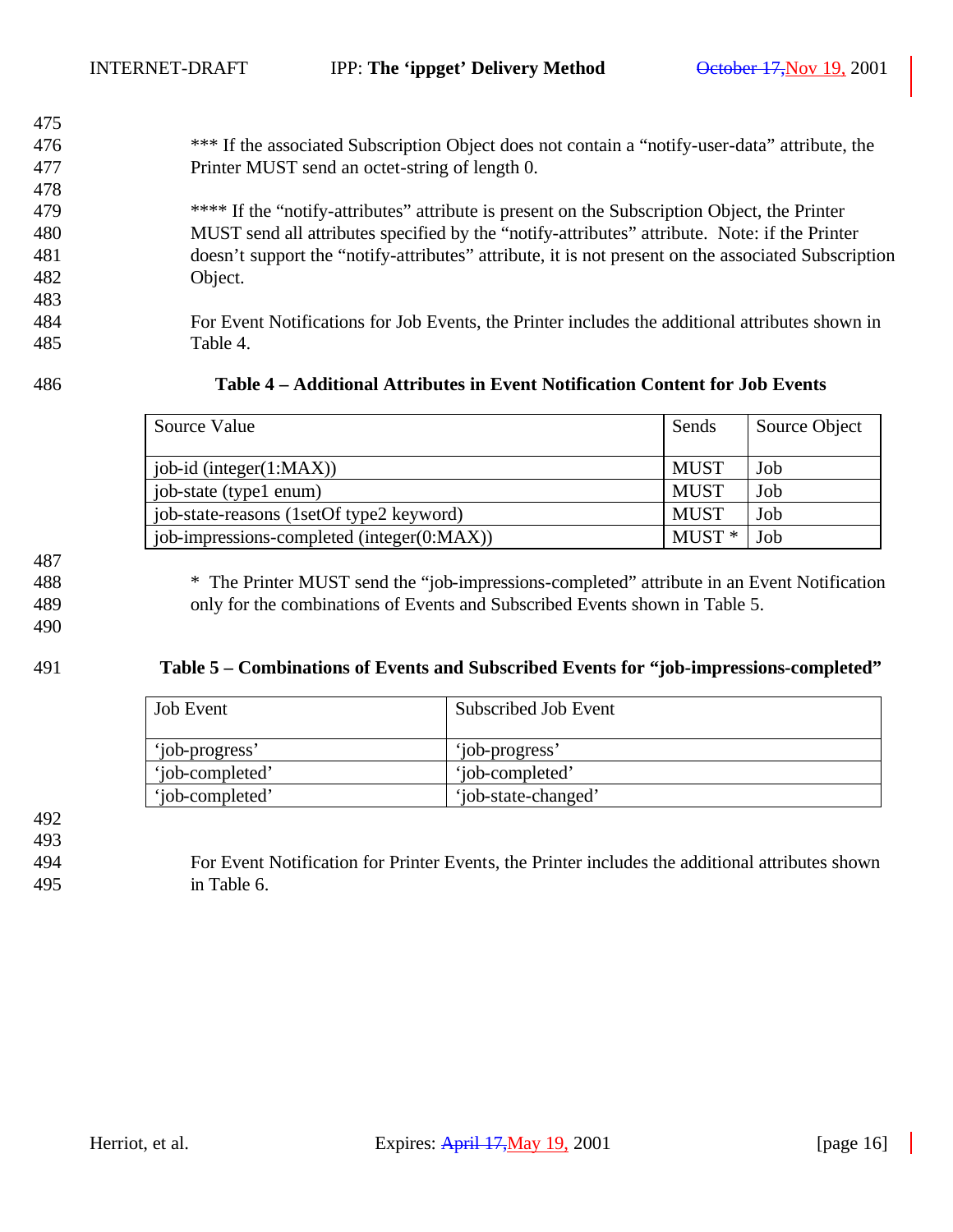#### **Table 6 – Additional Attributes in Event Notification Content for Printer Events**

| Source Value                                 | Sends       | Source Object |
|----------------------------------------------|-------------|---------------|
| printer-state (type1 enum)                   | MUST        | Printer       |
| printer-state-reasons (1setOf type2 keyword) | <b>MUST</b> | Printer       |
| printer-is-accepting-jobs (boolean)          | <b>MUST</b> | Printer       |

## **6 Additional Information about Subscription Template Attributes**

 The 'ippget' Delivery Method does not define any addition Subscription Template attributes. The 'ippget' Delivery Method has the same conformance requirements for Subscription Template attributes as defined in [ipp-ntfy]. This section defines additional information about Subscription Template attributes defined in [ipp-ntfy].

## **6.1 notify-pull-methodrecipient-uri (uritype2 keyword)**

 This Subscription Template attribute identifies the Pull Delivery Method to be used for the Subscription 504 Object (see [ipp-ntfy]). In order to support the 'ippget' Pull Delivery Method and Protocol defined in 505 this document, the Printer MUST support the following syntaxthis attribute with the following keyword value:

## 'ippget': indicates that the IPPGET Pull Delivery Method is to be used for this Subscription Object.

- The 'ippget://' URI scheme. The remainder of the URI indicates something unique about the
- Notification Recipient, such as its host name or host address (and optional path). However, the
- 510 remainder of the URI is not used by the Printer in any way. Its value MAY be useful to Notification
- 511 Recipients who are not the Subscription Creation clients. See section 11 for a complete definition of
- 512 the syntax of the IPPGET URL.

## **7 Subscription Description Attributes**

- The 'ippget' Delivery Method has the same conformance requirements for Subscription Description
- attributes as defined in [ipp-ntfy]. The 'ippget' Delivery Method does not define any addition Subscription Description attributes.

## **8 Additional Printer Description Attributes**

This section defines additional Printer Description attributes for use with the 'ippget' Delivery Method.

#### **8.1 ippget-event-life (integer(15:MAX))**

 This Printer Description attribute specifies the Event Life value that the Printer assigns to each Event, i.e., the number of seconds after an Event occurs during which a Printer will return that Event in an

| Herriot, et al. |  |  |  |
|-----------------|--|--|--|
|-----------------|--|--|--|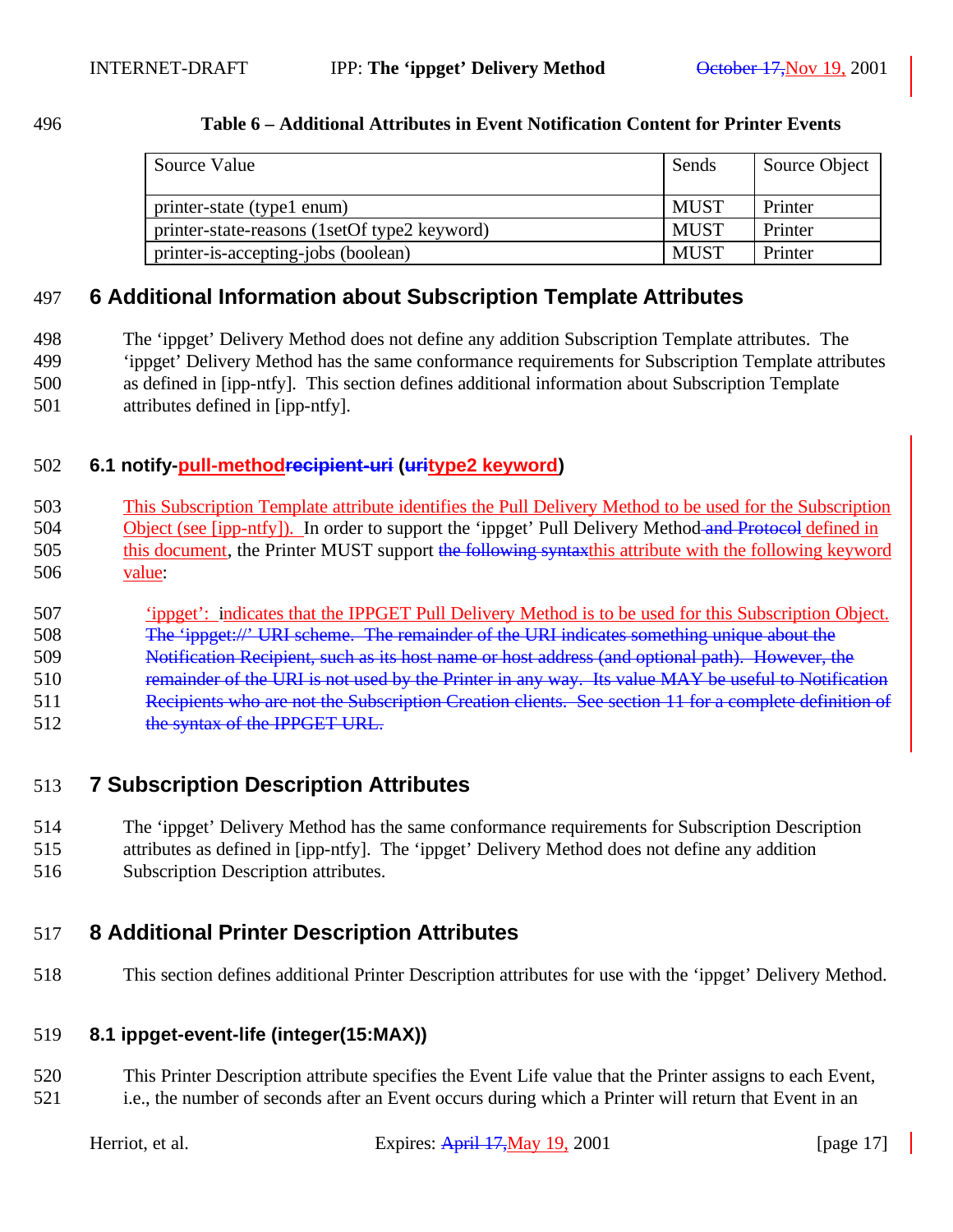Event Notification in a Get-Notifications response. After the Event Life expires for the Event, the Printer MAY no longer return an Event Notification for that Event in a Get-Notifications response.

 The Printer MUST support this attribute if it supports the 'ippget' Delivery Method. The value MUST 525 be 15 or more (at least 15 seconds) and 60 (seconds) is the RECOMMENDED value to align with the PWG Job Monitoring MIB [RFC2707] jmGeneralJobPersistence and jmGeneralAttributePersistence objects.

- For example, assume the following:
- 1. a client performs a Job Creation operation that creates a Subscription Object associated with the 'ippget' Delivery Method, AND
- 2. an Event associated with the new Job occurs immediately after the Subscription Object is created, AND
- 533 3. the same client or some other client performs a Get-Notifications operation such that the client is *connected* N seconds after the Job Creation operation.

 Then, if N is less than the value of this attribute, the client(s) performing the Get-Notifications operations can expect not to miss any Event-Notifications, barring some unforeseen lack of memory space in the Printer. Note: The client MUST initiate the Get-Notifications a time that is sufficiently less that N seconds to account for network latency so that it is *connected* to the Printer before N seconds elapses.

 If a Printer supports the 'ippget' Delivery Method, it MUST keep 'completed', 'canceled', or 'aborted' Job objects in the Job Retention and/or Job History phases for at least as long as this attribute's value. The Printer MAY retain jobs longer that this value. See [RFC2911] section 4.3.7.1 and the discussion in [ipp-ntfy] 'job-completed' event) that explains that a Notification Recipients can query the Job after receiving a 'job-completed' Event Notification in order to find out other information about the job that is 'completed', 'aborted', or 'canceled'. However, this attribute has no effect on the Cancel- Subscription operation which deletes the Subscription object immediately, whether or not it contain the 547 "notify-pull-method" attribute with the 'ippget' schemekeyword value. Immediately thereafter, subsequent Get-Notifications Responses MUST NOT contain Event Notifications associated with the canceled Subscription object.

# **9 New Values for Existing Printer Description Attributes**

This section defines additional values for existing Printer Description attributes defined in [ipp-ntfy].

#### **9.1 notify-pull-methodschemes-supported (1setOf uriSchemetype2 keyword)**

553 The following keyword value for the "notify-pull-methodschemes-supported" attribute is added in order to support the new Delivery Method defined in this document: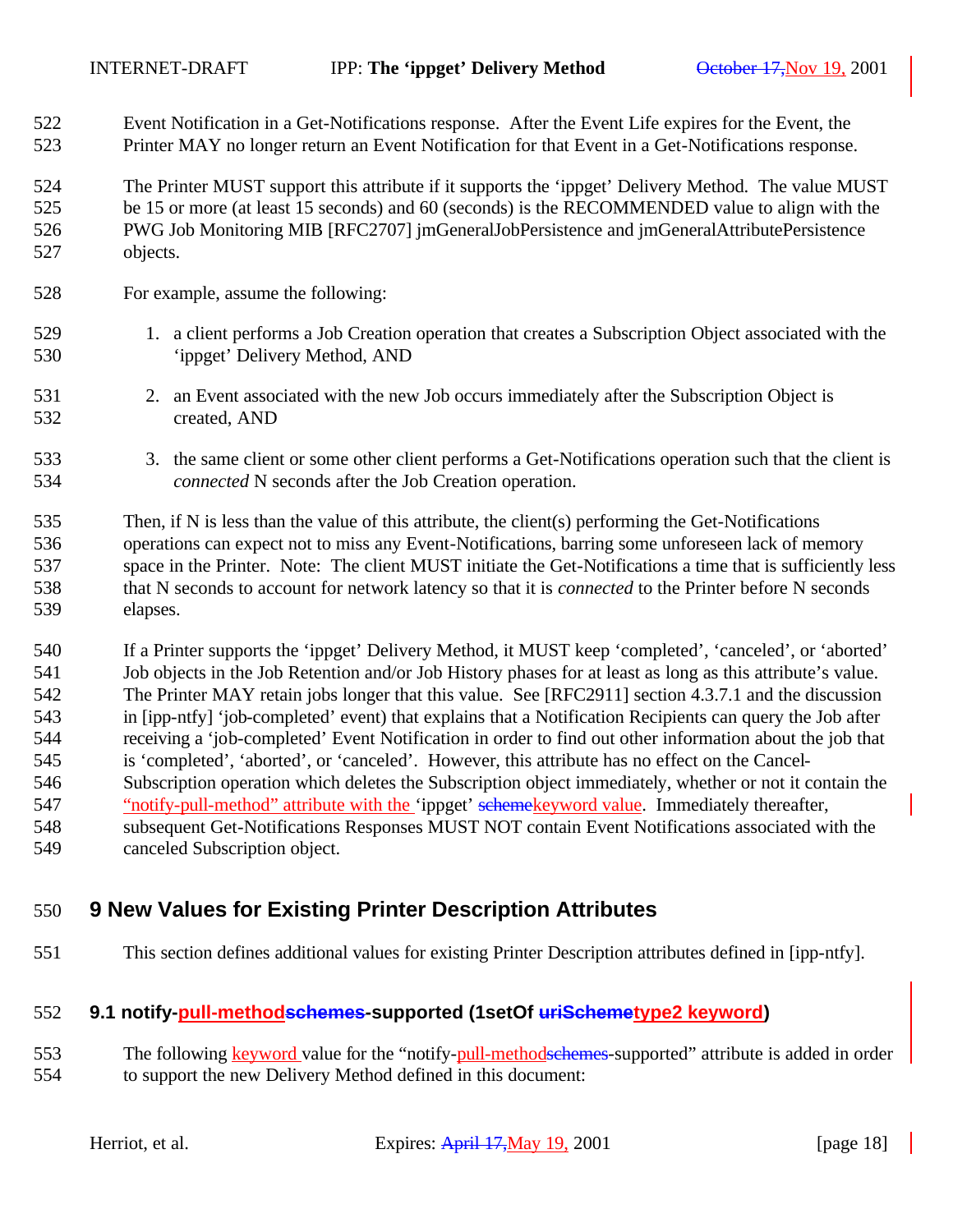'ippget' - The IPP Notification Pull Delivery Method defined in this document.

### **9.2 operations-supported (1setOf type2 enum)**

 Table 7 lists the "operation-id" value defined in order to support the new Get-Notifications operation defined in this document.

#### **Table 7 – Operation-id assignments**

| Value  | <b>Operation Name</b> |
|--------|-----------------------|
| 0x001C | Get-Notifications     |

## **10 New Status Codes**

 The following status codes are defined as extensions for this Delivery Method and are returned as the status code of the Get-Notifications operation in Group 1 or Group 3 to N.

#### **10.1 successful-ok-events-complete (0x0007)**

 The Printer MUST return the 'successful-ok-events-complete' status code to indicate when this Get- Notifications response is the last response for a Subscription object, whether or not there are Event Notifications being returned. This condition occurs for **Event Wait Mode** with Notification Recipients waiting for responses when the Subscription Object is: (1) canceled with a Cancel-Subscription operation, (2) deleted when the Per-Printer Subscription lease time expires, or (3) when the 'job- completed' event occurs for a Per-Job Subscription. This condition also occurs for a Get-Notifications request that a Notification Recipient makes after the job completes, but before the Event Life expires.

#### **10.2 redirection-other-site (0x0300)**

 This status code means that the Printer doesn't perform that Get-Notifications operation and that the "redirect-uri" operation attribute in the response contains the uri that the Notification Recipient MUST use for performing the Get-Notifications operation. If the client issues subsequent Get-Notifications operations, it MUST use the value of the "redirect-uri" operation attribute returned by the Printer as the target of the operation.

## **11. The IPPGET URL Scheme**

This section defines the 'ippget' URL and the conformance requirements for using it.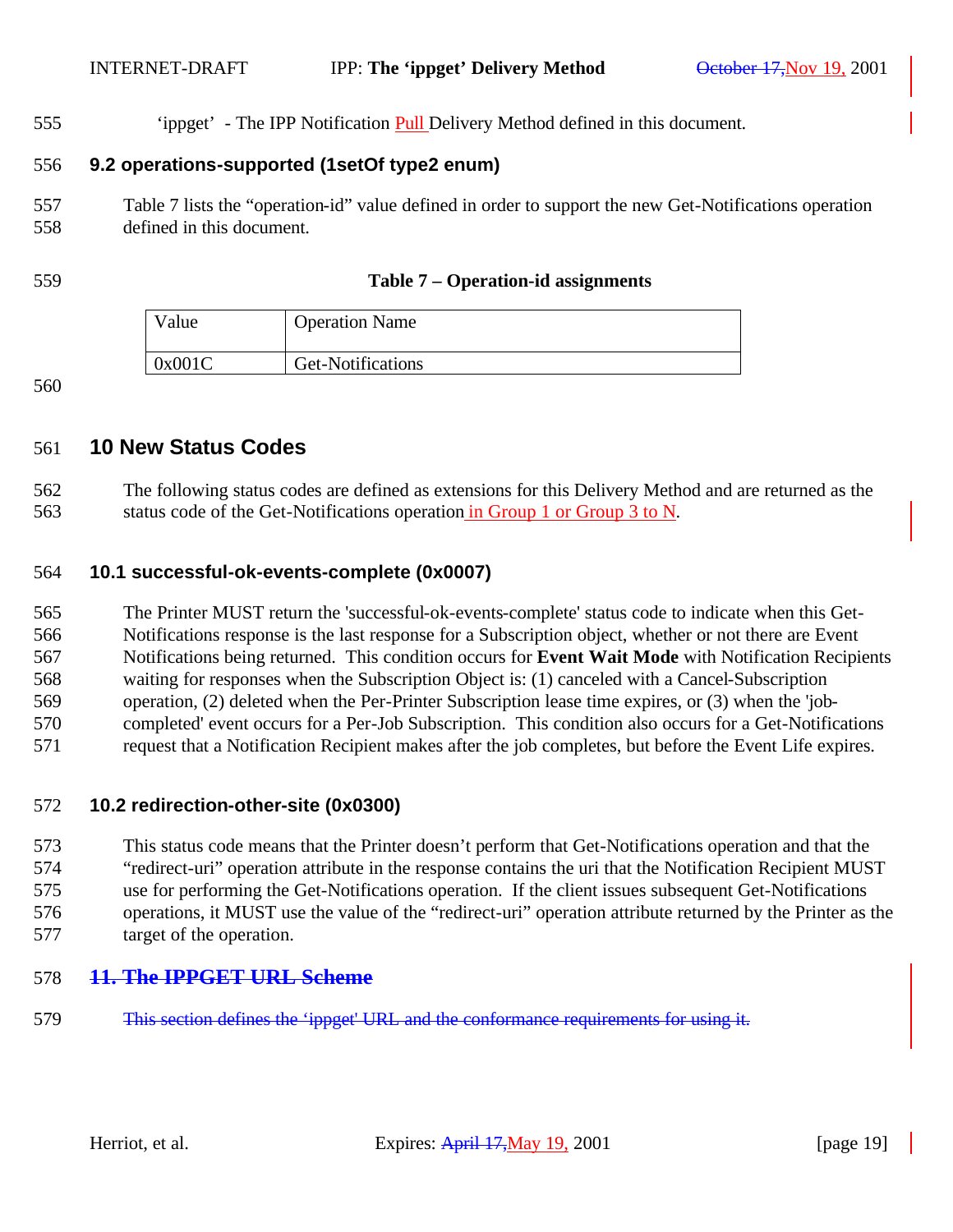#### **11.1The IPPGET URL Scheme Applicability and Intended Usage**

- This section is intended for use in registering the 'ippget' URL scheme with IANA and fully conforms
- to the requirements in [RFC2717]. This document defines the 'ippget'" URL (Uniform Resource
- Locator) scheme for specifying a unique identifier for an IPP Client which implements the IPP Get-
- Notifications operation specified in this document (see section 5).
- **ISSUE 02:** How unique do we need now that the Printer doesn't use anything but the scheme?
- The intended usage of the 'ippget' URL scheme is COMMON.

#### **11.2The IPPGET URL Scheme Associated Port**

- None.
- 589 An 'ippget' URL behaves as a unique identifier for IPP Clients and is NOT used to initiate any over-the-wire protocol associations.
- See: IANA Port Numbers Registry [IANA-PORTREG].

#### **11.3The IPPGET URL Scheme Associated MIME Type**

- All IPP Get-Notifications operations (requests and responses) MUST be conveyed in an
- 'application/ipp' MIME media type as registered in [IANA-MT]. An 'ippget' URL MUST uniquely identify an IPP Client that support this 'application/ipp' MIME media type.
- See: IANA MIME Media Types Registry [IANA-MT].

#### **11.4The IPPGET URL Scheme Character Encoding**

- 598 The 'ippget' URL scheme defined in this document is based on the ABNF for the URI Generic Syntax
- **[RFC2396] and further updated by [RFC2732] and [RFC2373] (for IPv6 addresses in URLs). The**
- 'ippget' URL scheme is case-insensitive in the scheme and 'authority' part as in [RFC2396]; however,
- the 'abs\_path' part is case-sensitive, as in [RFC2396]. Code points outside [US-ASCII] MUST be hex
- escaped by the mechanism specified in [RFC2396].

#### **11.5The IPPGET URL Scheme Syntax in ABNF**

- This document is intended for use in registering the 'ippget' URL scheme with IANA and fully
- conforms to the requirements in [RFC2717]. This document defines the 'ippget' URL (Uniform
- Resource Locator) scheme for specifying a unique identifier for an IPP Client which implements IPP
- 'Get-Notifications' operation specified in this document.
- The intended usage of the 'ippget' URL scheme is COMMON.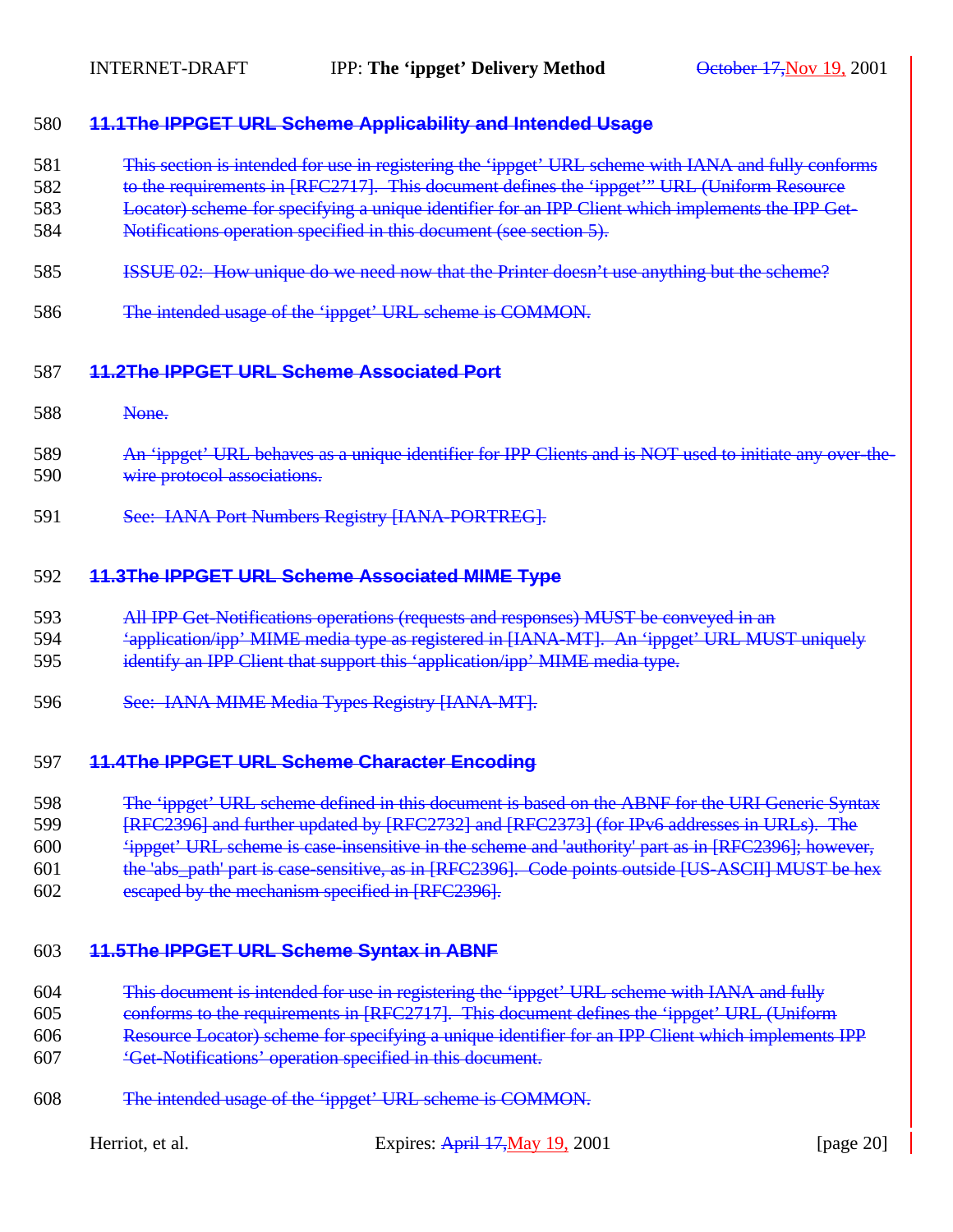The value of an 'ippget' URI MUST NOT exceed 255 octets (see section 8.1), since the URI is for 610 identification rather than for identifying the location of a network resource. An IPP Printer MUST return the 'client-error-request-value-too-long' status code (see section 13.1.4.10 in [RFC2911]) when a URI received in a request is too long.

- An 'ippget' URL MUST be represented in absolute form. Absolute URLs always begin with a scheme name followed by a colon. For definitive information on URL syntax and semantics, see "Uniform Resource Identifiers (URI): Generic Syntax and Semantics" [RFC2396]. This specification adopts the
- definitions of "authority", "abs\_path", "query", "reg\_name", "server", "userinfo", and "hostport" from
- [RFC2396], as updated by [RFC2732] and [RFC2373] (for IPv6 addresses in URLs).
- The 'ippget' URL scheme syntax in ABNF is as follows:

| 619        | <b>TTDT</b><br>$i$ pp $g \circ f$<br><u>IPPYCL UNI</u>                         | $M$ innac+ $M$ $N$ / / $U$<br>$\sim$ $+h$ $\sim$ $+ir$<br>$\mathbf{N} \cap \mathbf{N}$<br>aha nath<br>$C1 + C2 + r$<br><u>auchoricy</u><br>ave pach<br><u>ippger </u><br>yucr) |
|------------|--------------------------------------------------------------------------------|--------------------------------------------------------------------------------------------------------------------------------------------------------------------------------|
| 620        | $\gamma$ <sup>1</sup> $\gamma$ $\gamma$ $\gamma$ $\gamma$<br>$\alpha$ ucnoric) | CAYITAY<br>rog namo<br>$109$ name<br>5577                                                                                                                                      |
| 621        | rog namo<br>$109$ rance                                                        | $\mathbf{w}$ $\mathbf{w}$<br>$\sim$ $\sim$ $\sim$ $\sim$ $\sim$<br>112220022220<br>cocapca<br><u>UIIL CDUI VUU</u>                                                             |
| 622        |                                                                                | $W \cdot H$<br>$W \cdot H$<br>$W \otimes H$<br>$W \subset H$<br>$W \cup H$<br>$W = H$                                                                                          |
| 623        | CAYITAY<br>$\overline{DCLVCL}$                                                 | $W \otimes H$<br>hoatport<br>nearine<br>1100000010<br>$UUUU+1$                                                                                                                 |
| 624        | maxinf<br>U D C L L H L C                                                      | $\sim$ $\sim$ $\sim$ $\sim$ $\sim$<br>1122202022220<br>cocapeu<br><u>uni cəci vcu</u>                                                                                          |
| 625        |                                                                                | $W \cdot H$<br>$W = H$<br>11 C II<br>$W \cdot H$<br>$W \cap H$<br>$W + H$<br>$\alpha$                                                                                          |
| 626        | $h \cdot \sigma$ + $h \cdot \sigma$ + $\tau$<br><del>HOPUPULU</del>            | $W \cdot U$ nowt<br>$\cap \cap \cap +$<br>1100C<br>ᡉᡆᡄ                                                                                                                         |
| $62^\circ$ | $aha$ $nah$<br>app <u>-pacn</u>                                                | W/H<br>$n-h$<br>$a \sim m \sim r + a$<br>pacn pegmento                                                                                                                         |

629 If the port is empty or not given, then no port is assumed. The semantics are that the 'ippget' URL is a unique identifier for an IPP Client that will retrieve IPP event notifications via the IPP Get-Notifications operation.

Note: The use of IP addresses in URLs SHOULD be avoided whenever possible (see [RFC1900]).

#### **11.5.1IPPGET URL Examples**

The following are examples of valid 'ippget' URLs for IPP Clients (using DNS host names):

| -635       | ippget://abc.com                                                                                      |
|------------|-------------------------------------------------------------------------------------------------------|
| 636        | ippget://abc.com/listener                                                                             |
| 637        | ippget://bob@abc.com                                                                                  |
| 638<br>639 | ippget://bob@abc.com/listener/1232                                                                    |
| 640        | Note: The use of IP addresses in URLs SHOULD be avoided whenever possible (see [RFC1900]).            |
| 64         | The IPP Client that creates the Subscription object and the Notification Recipient have to agree on a |
| 642        | unique IPPGET URL value in order for the Get-Notifications operations to retrieve the proper Event    |

- Notifications. Therefore, the choice of 'userinfo@hostport' versus the simpler 'hostport' production in
- an 'ippget' URL may be influenced by the intended usage.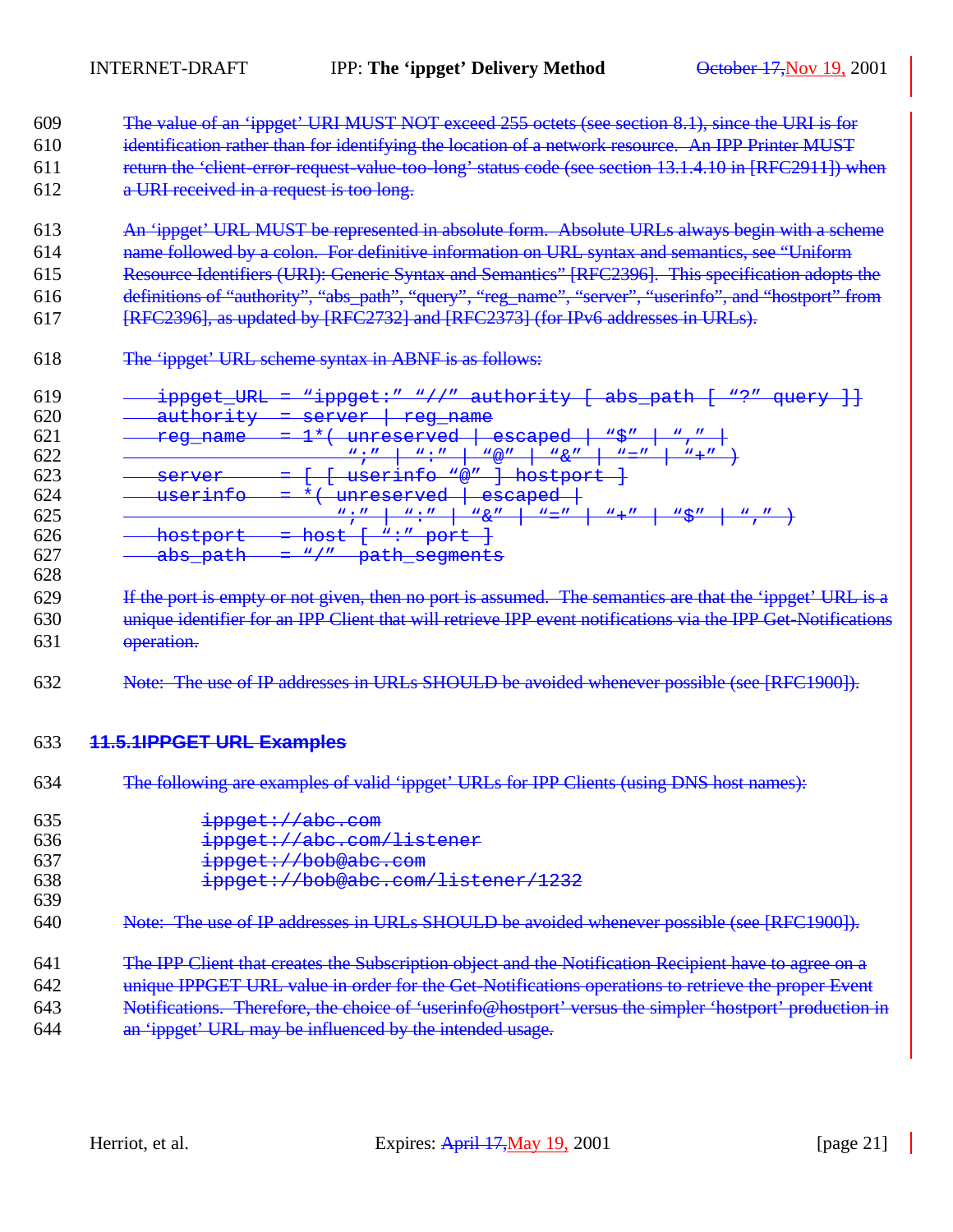- If a given IPP Client creates an IPP Subscription object for event notifications intended for retrieval by
- 646 the same IPP Client, then the simple 'hostport' production may be most appropriate. In this case, the
- IPP Client and the Notification Recipient both know the 'hostport' of the client.
- On the other hand, if a given IPP Client creates an IPP Subscription object for event notifications
- intended for retrieval by a *different* IPP Client, then the 'userinfo@hostport' production (using, for
- example, the right-hand side of a 'mailto:' URL, see [RFC2368]) may be most appropriate. For this
- case, a mail address serves as the prior agreement on the IPPGET URL value between the IPP Client
- and the Notification Recipient.

#### **11.5.2IPPGET URL Comparisons**

 When comparing two 'ippget' URLs to decide if they match or not, an IPP Client or IPP Printer MUST use the same rules as those defined for HTTP URI comparisons in [RFC2616].

## **11 Encoding and Transport**

- This section defines the encoding and transport considerations for this Delivery Method based on [RFC2910].
- The encoding of a Get-Notifications Response is modeled the Get-Jobs Response (see [RFC2911]). In a Get-Notifications Response, each Event Notification Attributes Group MUST start with an 'event- notification-attributes-tag' (see the section "Encodings of Additional Attribute Tags" in [ipp-ntfy]), and end with an 'end-of-attributes-tag'. In addition, for **Event Wait Mode** the multi-part/related is used to separate each multiple response (in time) to a single Get-Notifications Request.
- The Printer returns Get-Notification Response as follows:
- 1. If the Notification Recipient client did not request **Event Wait Mode** ("notify-wait" = 'false' or omitted), the Printer ends the response with an 'end-of-attributes-tag' (see [RFC2911] Get-Jobs encoding) as with any operation response.
- 2. If the Notification Recipient client requests **Event Wait Mode** ("notify-wait" = 'true') and the Printer wishes to honor the request, the Printer MUST return the response as an application/ipp part inside a multi-part/related MIME media type. When one or more additional Events occur, the Printer returns each as an additional Event Notification Group using a separate application/ipp part under the multi-part/related type.
- 3. If the client requested **Event Wait Mode** ("notify-wait" = 'true'), but the Printer does not wish to honor the request in the initial response but wants the client explicitly poll for Event Notifications, the Printer MUST return the "notify-get-interval" operation attribute (see section 5.2.1). The Printer returns the response as an application/ipp part which MAY be inside an multi-part/related type. The client MUST accept this response and re-issue the Get- Notifications request in the future indicated by the value of the "notify-get-interval" attribute value..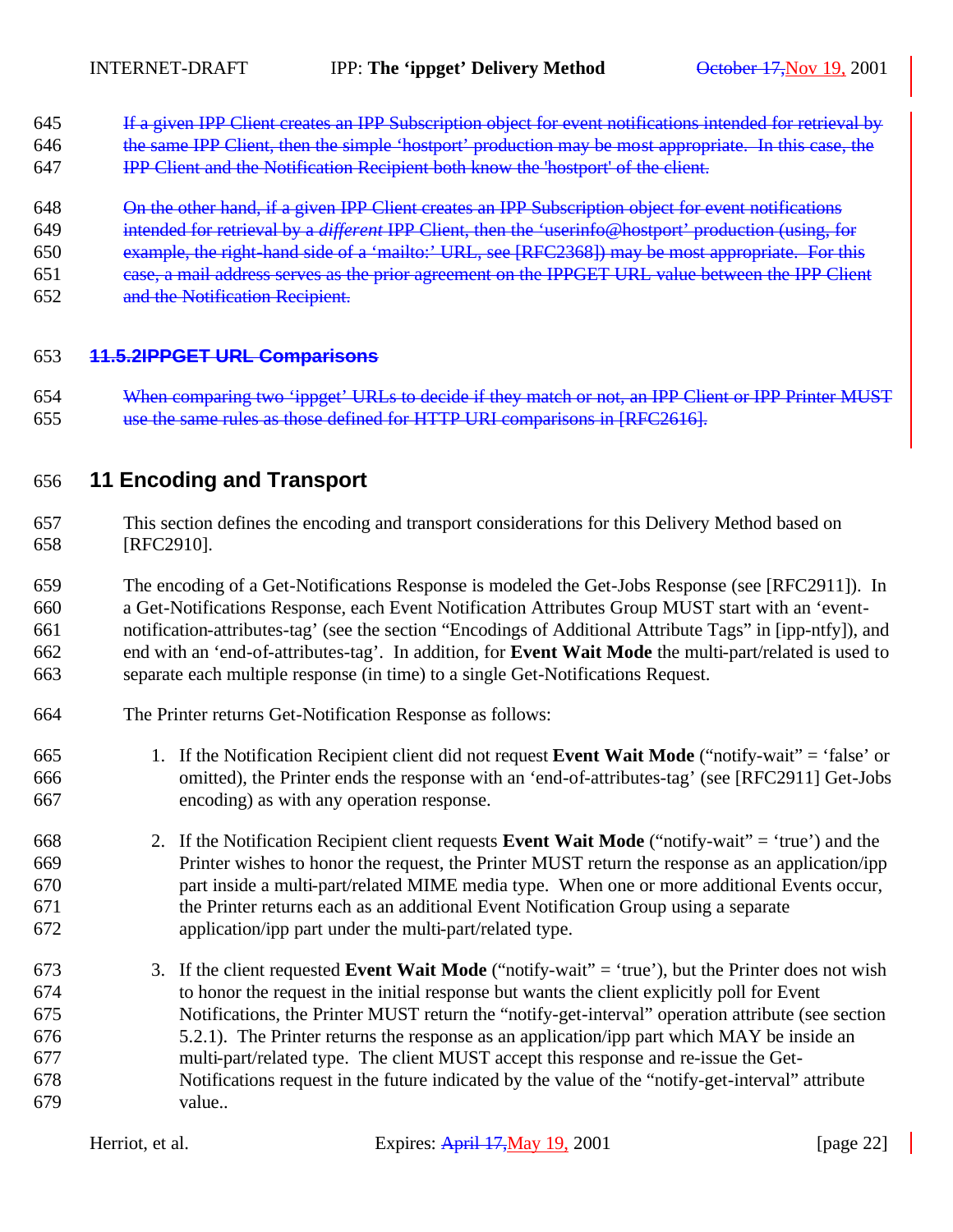| 680 | 4. If the client requested <b>Event Wait Mode</b> ("notify-wait" = 'true'), and the Printer initially      |
|-----|------------------------------------------------------------------------------------------------------------|
| 681 | honored the request, but later wishes to leave Event Wait Mode, the Printer MUST return the                |
| 682 | "notify-get-interval" operation attribute (see section 5.2.1). The Printer returns the response as         |
| 683 | an application/ipp part which MUST be inside an multi-part/related type.                                   |
| 684 | Note: All of the above is without either the Printer or the Notification Recipient closing the connection. |
| 685 | In fact, the connection SHOULD remain open for any subsequent IPP operations. However, either the          |
| 686 | Notification Recipient or the Printer can abnormally terminate by closing the connection. But, if the      |
| 687 | Printer closes the connection too soon after returning the response, the client may not receive the        |
| 688 | response.                                                                                                  |
| 689 | The Printer MAY chunk the responses, but this has no significance to the IPP semantics.                    |
| 690 | Note: While HTTP/1.1 allows a proxy to collect chunked responses over a period of time and return          |
| 691 | them back as a single un-chunked response (with a Content Length instead). However, in practice no         |
| 692 | proxy wants to have an infinite buffer. Also no proxy want to hold up responses, since user would be       |
| 693 | furious.                                                                                                   |
| 694 | This notification delivery method uses the IPP transport and encoding [RFC2910] for the Get-               |
| 695 | Notifications operation with the following extension allocated in [ipp-ntfy]:                              |
|     |                                                                                                            |

#### **Table 8 – The "event-notification-attributes-tag" value**

| Tag Value (Hex) | Meaning                             |
|-----------------|-------------------------------------|
| 0x07            | "event-notification-attributes-tag" |

## **12 Conformance Requirements**

The 'ippget' Delivery Method is RECOMMEND for Printers to support.

#### **12.1 Conformance for IPP Printers**

- IPP Printers that conform to this specification:
- 702 1. MUST meet the conformance requirements defined in [ipp-ntfy] for a Pull Delivery Method;
- 2. MUST support the Get-Notifications operation defined in section 5, including **Event Wait Mode**;
- 3. MUST support the Subscription Template object attributes as defined in section 6;
- 4. MUST support the Subscription Description object attributes as defined in section 7;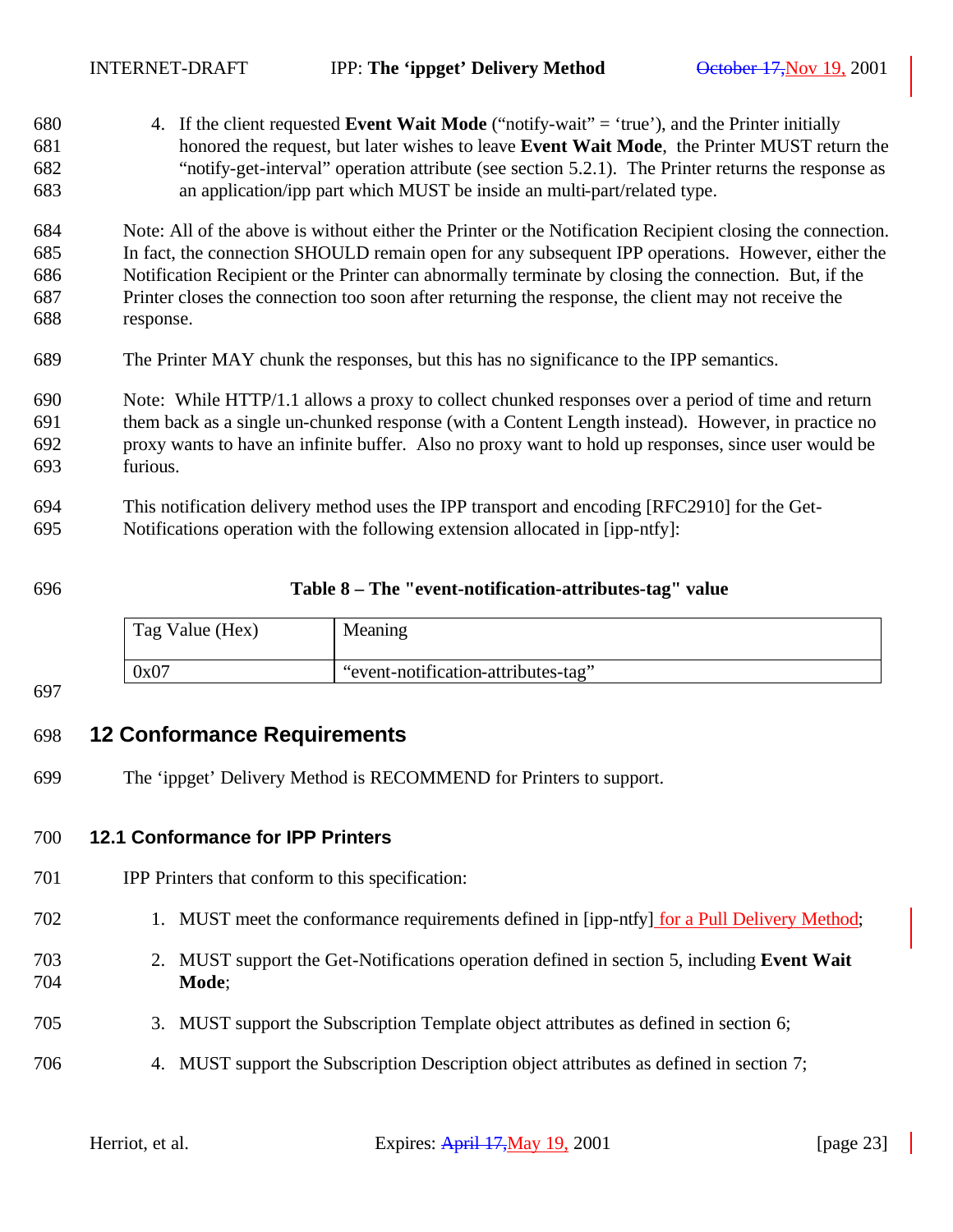| 707<br>708<br>709 | 5. MUST support the "ippget-event-life" Printer Description attribute defined in section 8.1,<br>including retaining jobs in the Job Retention and/or Job History phases for at least as long as the<br>value specified by the Printer's "ippget-event-life"; |
|-------------------|---------------------------------------------------------------------------------------------------------------------------------------------------------------------------------------------------------------------------------------------------------------|
| 710<br>711        | 6. MUST support the additional values for IPP/1.1 Printer Description attributes defined in section<br>9;                                                                                                                                                     |
| 712               | 7. MUST support the 'successful-ok-events-complete' status code as described in section 10.1;                                                                                                                                                                 |
| 713<br>714        | 8. MUST support the "redirection-other-site" status code defined 10.2, if it redirects Get-<br>Notifications operations;                                                                                                                                      |
| 715<br>716        | 9. MUST listen for the IPP Get-Notifications operation requests on IANA-assigned well-known<br>port 631, unless explicitly configured by system administrators or site policies;                                                                              |
| 717               | 10. CHOUR D MOT listen for DD $C_{\alpha t}$ Motifications approximation requests on any other next, unless                                                                                                                                                   |

 10. SHOULD NOT listen for IPP Get-Notifications operation requests on any other port, unless explicitly configured by system administrators or site policies.

## **12.2 Conformance for IPP Clients**

- IPP Clients that conform to this specification:
- 1. MUST create Subscription Objects containing the "notify-pull-method" attribute (as opposed to 722 the "notify-recipient-uri" attribute) using the unambiguously unique 'ippget' keyword valueURLs in all cases that conform to the ABNF specified in section 11.5 of this document;
- 2. ;MUST send IPP Get-Notifications operation requests via the port specified in the associated 'ipp' URL (if present) or otherwise via IANA assigned well-known port 631;
- 3. MUST convert the associated 'ipp' URLs for use in IPP Get-Notifications operation to their corresponding 'http' URL forms for use in the HTTP layer according to the rules in section 5 "IPP URL Scheme" in [RFC2910].
- 729 Note: The use of ambiguous 'ippget' URLs is NOT an optional feature for IPP Clients; it is a non-730 conformant implementation error.

# **13 IANA Considerations**

- IANA shall register the 'ippget' URL scheme as defined in section 11 according to the procedures of 733 [RFC2717].
- 734 The rest of this section contains the exact information for IANA to add to the IPP Registries according to the procedures defined in RFC 2911 [RFC2911] section 6.
- *Note to RFC Editors: Replace RFC NNNN below with the RFC number for this document, so that it accurately reflects the content of the information for the IANA Registry.*

| Herriot, et al. |  |  |
|-----------------|--|--|
|-----------------|--|--|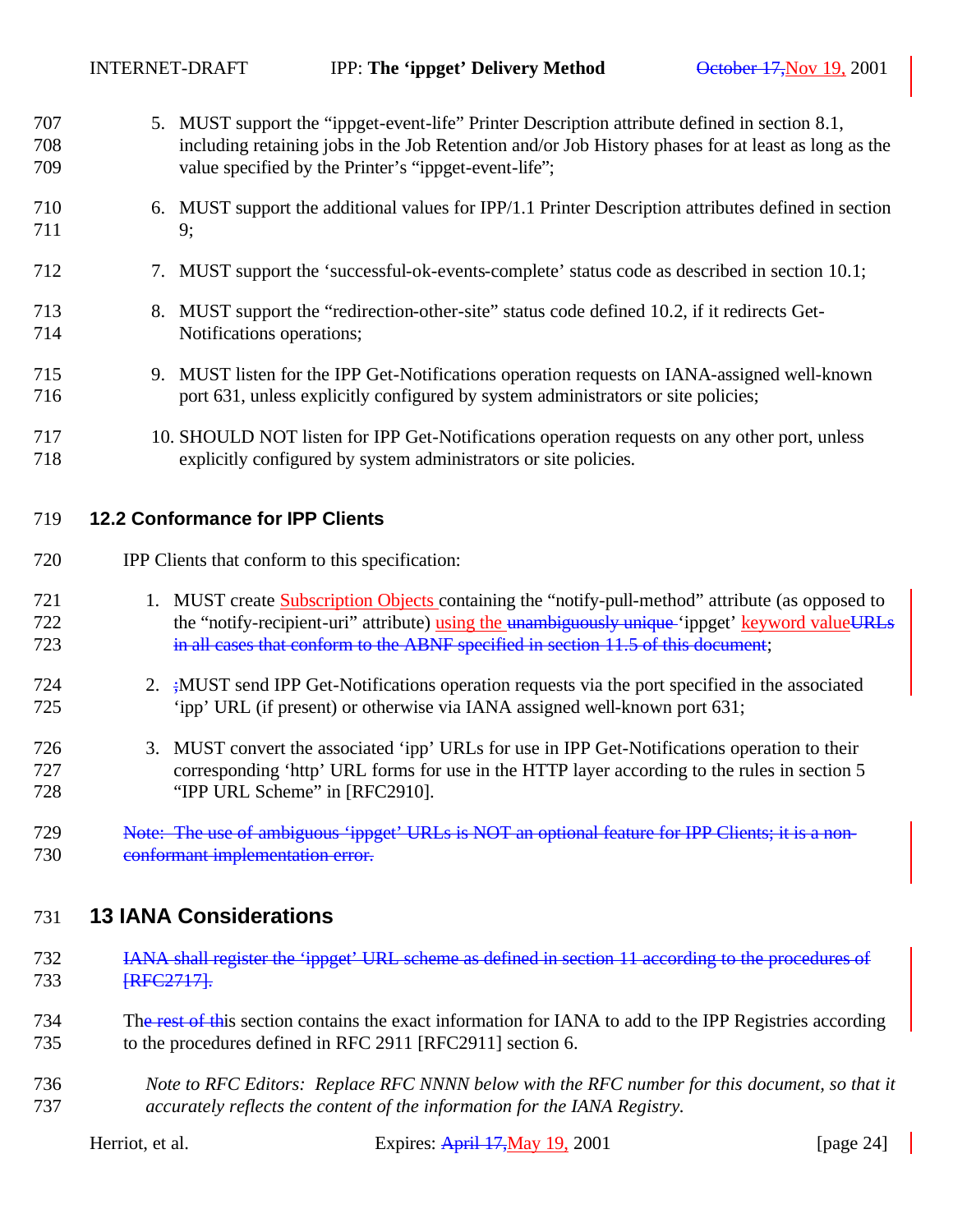#### **13.1 Additional attribute value registrations for existing attributes**

 This section lists additional attribute value registrations for use with existing attributes defined in other documents.

#### **13.1.1 Additional values for the "notify-schemespull-method-supported" Printer attribute**

742 The following table lists the urischeme keyword value defined in this document as an additional uriScheme keyword value for use with the "notify-pull-methodschemes-supported" Printer attribute defined in [ipp-ntfy]. This is to be registered according to the procedures in RFC 2911 [RFC2911] section 6.1.

| 746 | uriScheme keyword Attribute Values: | Ref.     |     |
|-----|-------------------------------------|----------|-----|
| 747 | Section:                            |          |     |
| 748 | ippget                              | RFC NNNN | 9.1 |
| 749 |                                     |          |     |

- The resulting URI scheme keyword method attribute value registrations will be published in the 751 ftp://ftp.iana.org/in-notes/iana/assignments/ipp/attribute-values/notify-pull-methodselemes-supported/ area.
- 

#### **13.1.2 Additional values for the "operations-supported" Printer attribute**

 The following table lists the enum attribute value defined in this document as an additional type2 enum value for use with the "operations-supported" Printer attribute defined in [RFC2911]. This is to be registered according to the procedures in RFC 2911 [RFC2911] section 6.1.

| 758 | type2 enum Attribute Values: | Value  | Ref.         | Section: |
|-----|------------------------------|--------|--------------|----------|
| 759 | Get-Notifications            | 0x001C | RFC NNNN 9.2 |          |
| 760 |                              |        |              |          |

- The resulting enum attribute value registration will be published in the
- ftp://ftp.iana.org/in-notes/iana/assignments/ipp/attribute-values/operations-supported/
- area.

#### **13.2 Operation Registrations**

 The following table lists the operation defined in this document. This is to be registered according to 767 the procedures in RFC 2911 [RFC2911] section 6.4.

| 768 | Operations:                                                   | Ref.     | Section: |
|-----|---------------------------------------------------------------|----------|----------|
| 769 | Get-Notifications operation                                   | RFC NNNN | 5        |
| 770 |                                                               |          |          |
| 771 | The resulting operation registration will be published in the |          |          |
| 772 | ftp://ftp.iana.org/in-notes/iana/assignments/ipp/operations/  |          |          |
| 773 | area.                                                         |          |          |
| 774 |                                                               |          |          |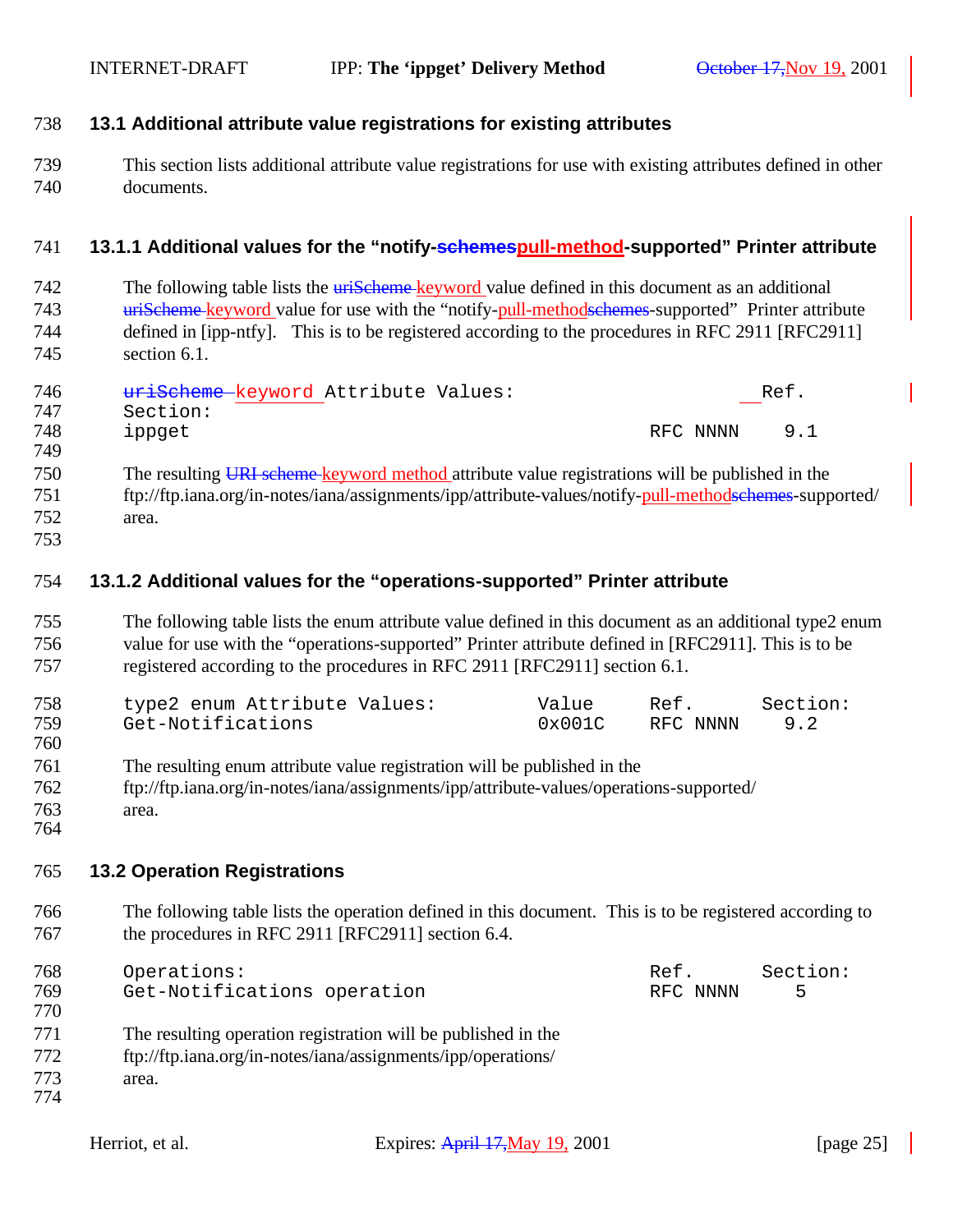#### **13.3 Attribute Registrations**

 The following table lists the attribute defined in this document. This is to be registered according to the procedures in RFC 2911 [RFC2911] section 6.2.

| 778<br>779<br>780 | Printer Description attributes:<br>ippget-event-life (integer(15:MAX)) | Ref.<br>RFC NNNN | Section:<br>8.1 |
|-------------------|------------------------------------------------------------------------|------------------|-----------------|
| 781               | The resulting attribute registration will be published in the          |                  |                 |
| 782               | ftp://ftp.iana.org/in-notes/iana/assignments/ipp/attributes/           |                  |                 |
| 783               | area.                                                                  |                  |                 |
| 784               |                                                                        |                  |                 |

#### **13.4 Status code Registrations**

 The following table lists the status code defined in this document. This is to be registered according to 787 the procedures in RFC 2911 [RFC2911] section 6.6.

| 788<br>789<br>790<br>791 | Status codes:<br>successful-ok-events-complete (0x0007)<br>redirection-other-site (0x0300) | Ref.<br>RFC NNNN<br>RFC NNNN | Section:<br>10.1<br>10.2 |
|--------------------------|--------------------------------------------------------------------------------------------|------------------------------|--------------------------|
| 792                      | The resulting status code registration will be published in the                            |                              |                          |
| 793                      | ftp://ftp.iana.org/in-notes/iana/assignments/ipp/status-codes/                             |                              |                          |
| 794                      | area.                                                                                      |                              |                          |
| 795                      |                                                                                            |                              |                          |

## **14 Internationalization Considerations**

The IPP Printer MUST localize the "notify-text" attribute as specified in section 14 of [ipp-ntfy].

 In addition, when the client receives the Get-Notifications response, it is expected to localize the attributes that have the 'keyword' attribute syntax according to the charset and natural language requested in the Get-Notifications request.

## **15 Security Considerations**

- The IPP Model and Semantics document [RFC2911] discusses high-level security requirements (Client Authentication, Server Authentication and Operation Privacy). Client Authentication is the mechanism by which the client proves its identity to the server in a secure manner. Server Authentication is the mechanism by which the server proves its identity to the client in a secure manner. Operation Privacy is defined as a mechanism for protecting operations from eavesdropping.
- Unlike other Event Notification delivery methods in which the IPP Printer initiates the Event Notification, with the method defined in this document, the Notification Recipient is the client who initiates the Get-Notifications operation. Therefore, there is no chance of "spam" notifications with this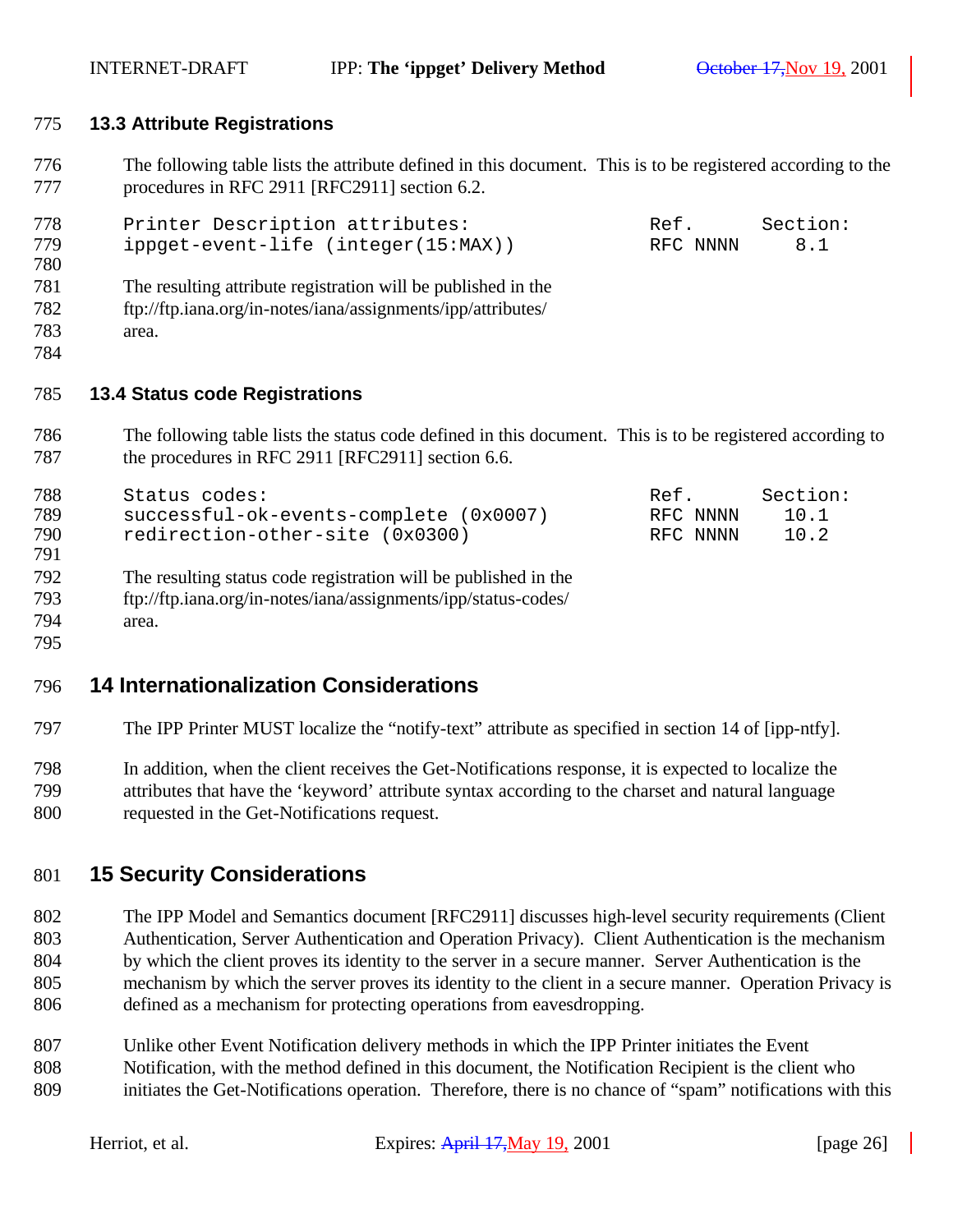- 810 method. Furthermore, such a client can close down the HTTP channel at any time, and so can avoid 811 future unwanted Event Notifications at any time.
- 812 Because the Get-Notifications operation is sent in the same direction as Job Creation operations, this 813 Event Notification Delivery Method poses no additional firewall or port assignment issues.

## 814 **16 References**

| 815        | HANA-MT                                                                                                                                                                        |
|------------|--------------------------------------------------------------------------------------------------------------------------------------------------------------------------------|
| 816        | IANA Registry of Media Types: ftp://ftp.iana.orgisi.edu/in-notes/iana/assignments/media-types/                                                                                 |
| 817        | HANA-PORTREGI                                                                                                                                                                  |
| 818        | IANA Port Numbers Registry. ftp://ftp.isi.edu/in-notes/iana/assignments/port-numbers                                                                                           |
| 819        | [ipp-iig]                                                                                                                                                                      |
| 820<br>821 | Hastings, T., Manros, C., Kugler, K., Holst H., Zehler, P., "Internet Printing Protocol/1.1: draft-ietf-<br>ipp-implementers-guide-v11-03.txt, work in progress, July 17, 2001 |
| 822        | [ipp-ntfy]                                                                                                                                                                     |
| 823        | R. Herriot, Hastings, T., Isaacson, S., Martin, J., deBry, R., Shepherd, M., Bergman, R., "Internet                                                                            |
| 824<br>825 | Printing Protocol/1.1: IPP Event Notifications and Subscriptions", <draft-ietf-ipp-not-spec-087.txt>,<br/>August 20November 19, 2001.</draft-ietf-ipp-not-spec-087.txt>        |
| 826        | <b>FRFC19001</b>                                                                                                                                                               |
| 827        | B. Carpenter, Y. Rekhter. Renumbering Needs Work, RFC 1900, February 1996.                                                                                                     |
| 828        | [RFC2026]                                                                                                                                                                      |
| 829        | S. Bradner, "The Internet Standards Process -- Revision 3", RFC 2026, October 1996.                                                                                            |
| 830        | [RFC2119]                                                                                                                                                                      |
| 831        | S. Bradner, "Key words for use in RFCs to Indicate Requirement Levels", RFC 2119, March 1997                                                                                   |
| 832        | <b>FRFC23681</b>                                                                                                                                                               |
| 833        | P. Hoffman, L. Masinter, J. Zawinski. The "mailto" URL Scheme, RFC 2368, July 1998.                                                                                            |
| 834        | <b>FRFC23731</b>                                                                                                                                                               |
| 835        | R. Hinden, S. Deering. IP Version 6 Addressing Architecture, RFC 2373, July 1998.                                                                                              |
| 836        | <b>FRFC23961</b>                                                                                                                                                               |
| 837        | Berners-Lee, T. et al. Uniform Resource Identifiers (URI): Generic Syntax, RFC 2396, August 1998                                                                               |
| 838        | $[RFC2565]$                                                                                                                                                                    |
| 839        | Herriot, R., Butler, S., Moore, P., and R. Turner, "Internet Printing Protocol/1.0: Encoding and                                                                               |
| 840        | Transport", RFC 2565, April 1999.                                                                                                                                              |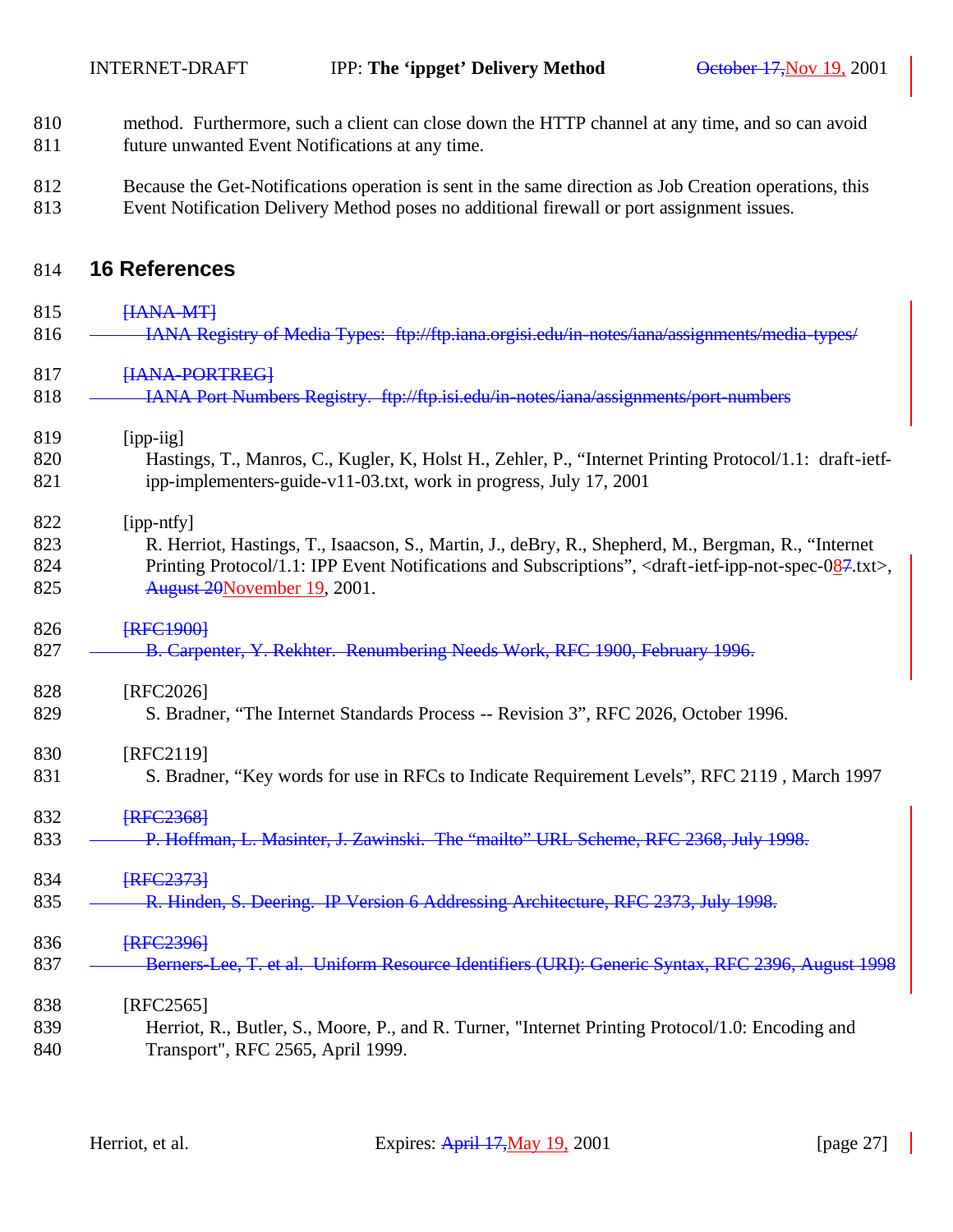| 841        | [RFC2566]                                                                                                                     |
|------------|-------------------------------------------------------------------------------------------------------------------------------|
| 842        | R. deBry, T. Hastings, R. Herriot, S. Isaacson, and P. Powell, "Internet Printing Protocol/1.0: Model                         |
| 843        | and Semantics", RFC 2566, April 1999.                                                                                         |
| 844        | [RFC2567]                                                                                                                     |
| 845        | Wright, D., "Design Goals for an Internet Printing Protocol", RFC 2567, April 1999.                                           |
| 846        | [RFC2568]                                                                                                                     |
| 847<br>848 | Zilles, S., "Rationale for the Structure and Model and Protocol for the Internet Printing Protocol",<br>RFC 2568, April 1999. |
| 849        | [RFC2569]                                                                                                                     |
| 850<br>851 | Herriot, R., Hastings, T., Jacobs, N., Martin, J., "Mapping between LPD and IPP Protocols", RFC<br>2569, April 1999.          |
| 852        | [RFC2616]                                                                                                                     |
| 853        | R. Fielding, J. Gettys, J. Mogul, H. Frystyk, L. Masinter, P. Leach, T. Berners-Lee, "Hypertext                               |
| 854        | Transfer Protocol - HTTP/1.1", RFC 2616, June 1999.                                                                           |
| 855        | [RFC2707]                                                                                                                     |
| 856        | Bergman, R., Hastings, T., Isaacson, S., and H. Lewis, "Job Monitoring MIB - V1.0", November                                  |
| 857        | 1999.                                                                                                                         |
| 858        | <b>FRFC27171</b>                                                                                                              |
| 859        | R. Petke and I. King, "Registration Procedures for URL Scheme Names", RFC 2717, November                                      |
| 860        | <del>1999.</del>                                                                                                              |
| 861        | <b>FRFC27321</b>                                                                                                              |
| 862        | R. Hinden, B. Carpenter, L. Masinter. Format for Literal IPv6 Addresses in URL's, RFC 2732,                                   |
| 863        | December 1999.                                                                                                                |
| 864        | [RFC2910]                                                                                                                     |
| 865        | Herriot, R., Butler, S., Moore, P., Tuner, R., "Internet Printing Protocol/1.1: Encoding and                                  |
| 866        | Transport", RFC 2910, September 2000.                                                                                         |
| 867        | $[RFC2911]$                                                                                                                   |
| 868        | R. deBry, T. Hastings, R. Herriot, S. Isaacson, P. Powell, "Internet Printing Protocol/1.1: Model and                         |
| 869        | Semantics", RFC 2911, September 2000.                                                                                         |

# **17 Authors' Addresses**

- 872 Robert Herriot<br>873 706 Colorado A 706 Colorado Ave.
- Palo Alto, CA 94303
-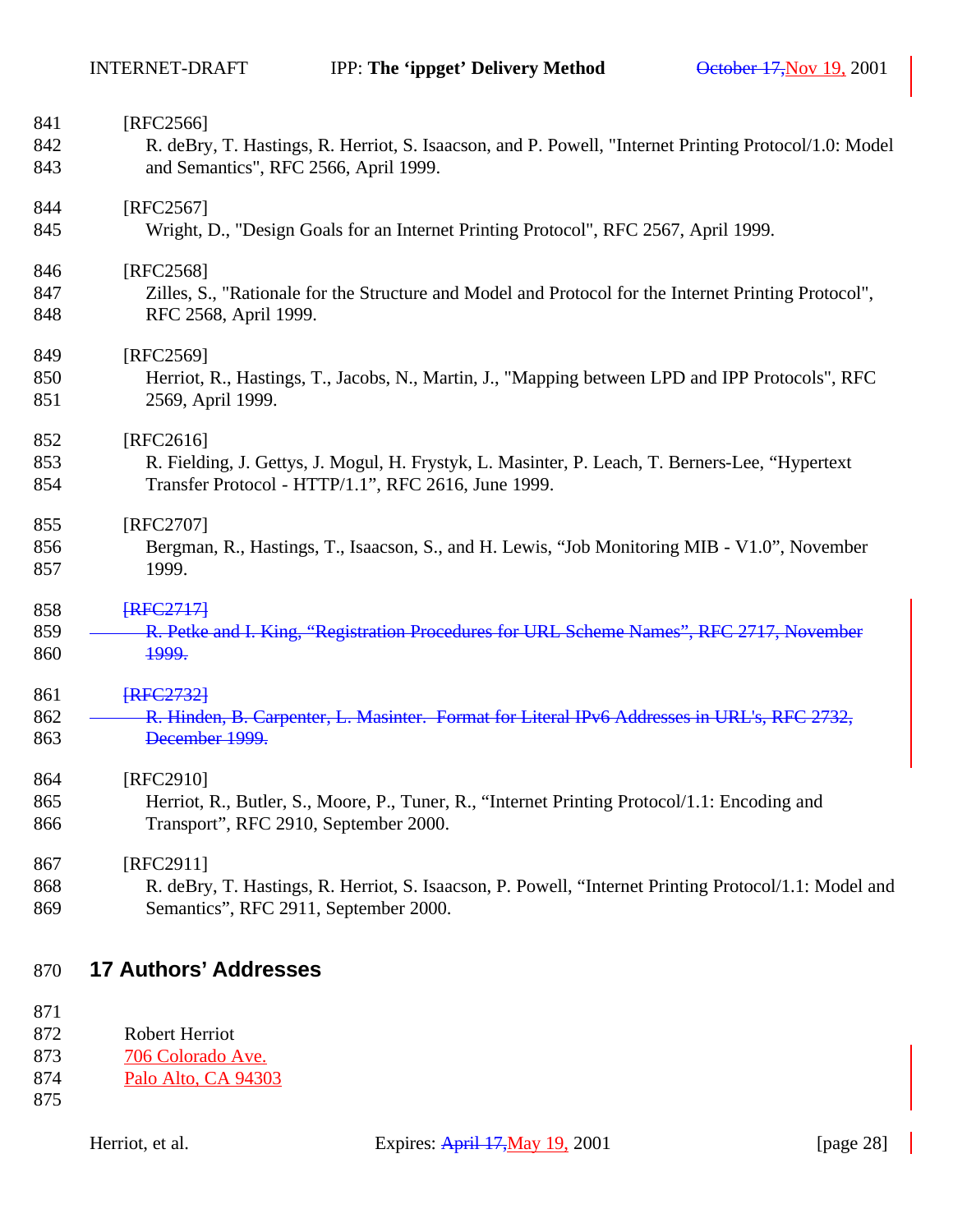| 876 | Phone: 650-327-4466                   |
|-----|---------------------------------------|
| 877 | Fax: 650-327-4466                     |
| 878 | email: bob@herriot.com                |
| 879 | <b>Xerox Corp.</b>                    |
| 880 | 3400 Hill View Ave, Building 1        |
| 881 | Palo Alto, CA 94304                   |
| 882 |                                       |
| 883 | Phone: 650-813-7696                   |
| 884 | Fax: 650-813-6860                     |
| 885 | e-mail: robert.herriot@pahv.xerox.com |
| 886 |                                       |
| 887 | <b>Thomas N. Hastings</b>             |
| 888 | <b>Xerox Corporation</b>              |
| 889 | 737 Hawaii St. ESAE 231               |
| 890 | El Segundo CA 90245                   |
| 891 |                                       |
| 892 | Phone: 310-333-6413                   |
| 893 | Fax: 310-333-5514                     |
| 894 | email: hastings@cp10.es.xerox.com     |
| 895 |                                       |
| 896 | Carl Kugler                           |
| 897 | <b>IBM</b>                            |
| 898 | P.O. Box 1900                         |
| 899 | Boulder, CO 80301-9191                |
| 900 |                                       |
| 901 | Phone:                                |
| 902 | Fax:                                  |
| 903 | e-mail: kugler@us.ibm.com             |
| 904 |                                       |
| 905 | Harry Lewis                           |
| 906 | <b>IBM</b>                            |
| 907 | P.O. Box 1900                         |
| 908 | Boulder, CO 80301-9191                |
| 909 |                                       |
| 910 | Phone: 303-924-5337                   |
| 911 | FAX:                                  |
| 912 | e-mail: harryl@us.ibm.com             |
| 913 |                                       |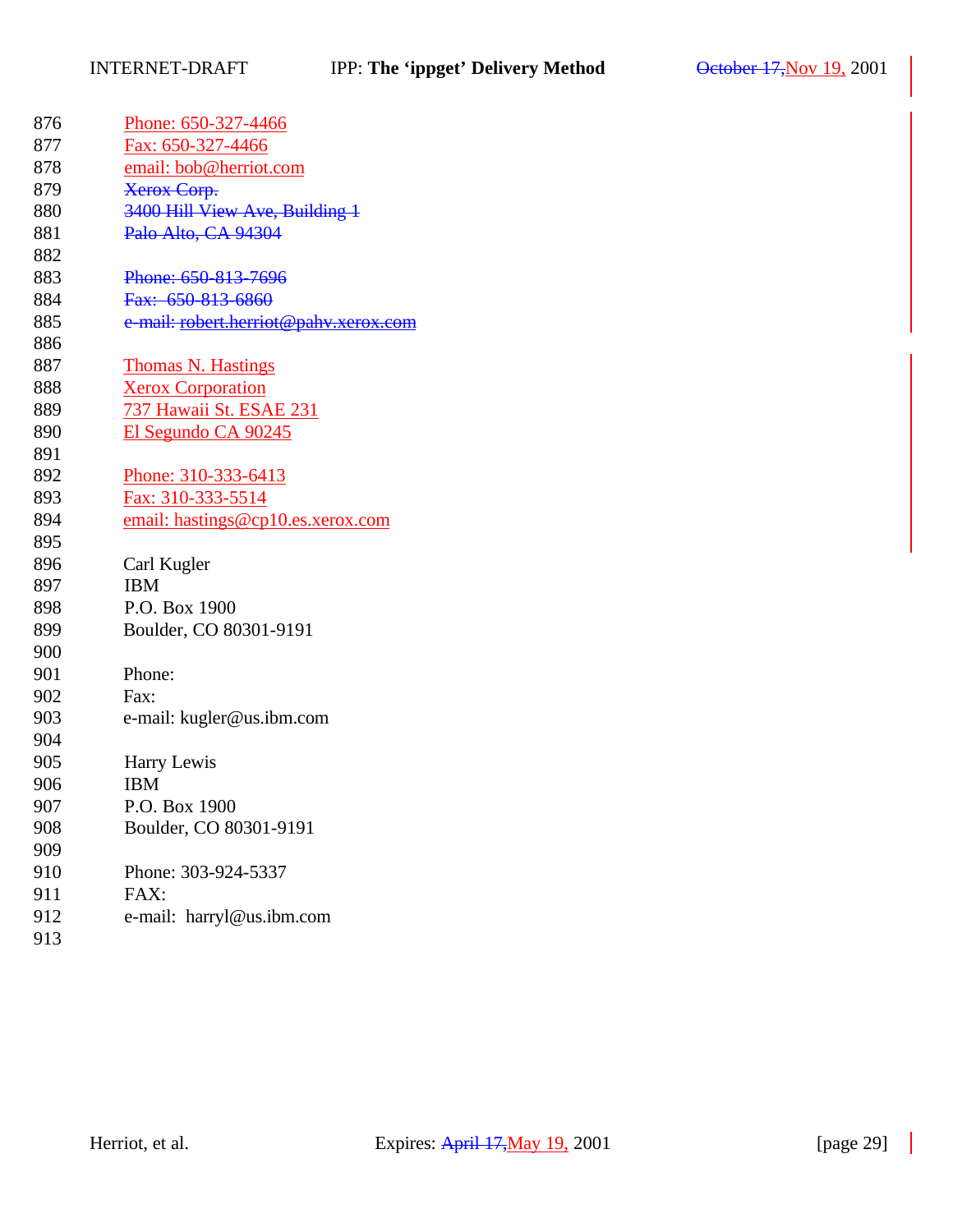| 914 |                                                                                                          |
|-----|----------------------------------------------------------------------------------------------------------|
| 915 | IPP Web Page: http://www.pwg.org/ipp/                                                                    |
| 916 | IPP Mailing List: ipp@pwg.org                                                                            |
| 917 |                                                                                                          |
| 918 | To subscribe to the ipp mailing list, send the following email:                                          |
| 919 | 1) send it to majordomo@pwg.org                                                                          |
| 920 | 2) leave the subject line blank                                                                          |
| 921 | 3) put the following two lines in the message body:                                                      |
| 922 | subscribe ipp                                                                                            |
| 923 | end                                                                                                      |
| 924 |                                                                                                          |
| 925 | Implementers of this specification document are encouraged to join the IPP Mailing List in order to      |
| 926 | participate in any discussions of clarification issues and review of registration proposals for addition |

proposals for additional attributes and values. In order to reduce spam the mailing list rejects mail from non-subscribers, so you must subscribe to the mailing list in order to send a question or comment to the mailing list.

# **18 Description of Base IPP documents**

- The base set of IPP documents includes:
- 931 Design Goals for an Internet Printing Protocol [RFC2567]
- Rationale for the Structure and Model and Protocol for the Internet Printing Protocol [RFC2568]
- Internet Printing Protocol/1.1: Model and Semantics [RFC2911]
- Internet Printing Protocol/1.1: Encoding and Transport [RFC2910]
- 935 Internet Printing Protocol/1.1: Implementer's Guide [ipp-iig]
- Mapping between LPD and IPP Protocols [RFC2569]
- Internet Printing Protocol (IPP): IPP Event Notifications and Subscriptions [ipp-ntfy]
- The "Design Goals for an Internet Printing Protocol" document takes a broad look at distributed printing functionality, and it enumerates real-life scenarios that help to clarify the features that need to be included in a printing protocol for the Internet. It identifies requirements for three types of users: end users, operators, and administrators. It calls out a subset of end user requirements that are satisfied in IPP/1.0. A few OPTIONAL operator operations have been added to IPP/1.1.
- The "Rationale for the Structure and Model and Protocol for the Internet Printing Protocol" document describes IPP from a high level view, defines a roadmap for the various documents that form the suite of IPP specification documents, and gives background and rationale for the IETF working group's major decisions.
- The "Internet Printing Protocol/1.1: Model and Semantics" document describes a simplified model with abstract objects, their attributes, and their operations that are independent of encoding and transport. It introduces a Printer and a Job object. The Job object optionally supports multiple documents per Job. It also addresses security, internationalization, and directory issues.
- The "Internet Printing Protocol/1.1: Encoding and Transport" document is a formal mapping of the abstract operations and attributes defined in the model document onto HTTP/1.1 [RFC2616]. It defines